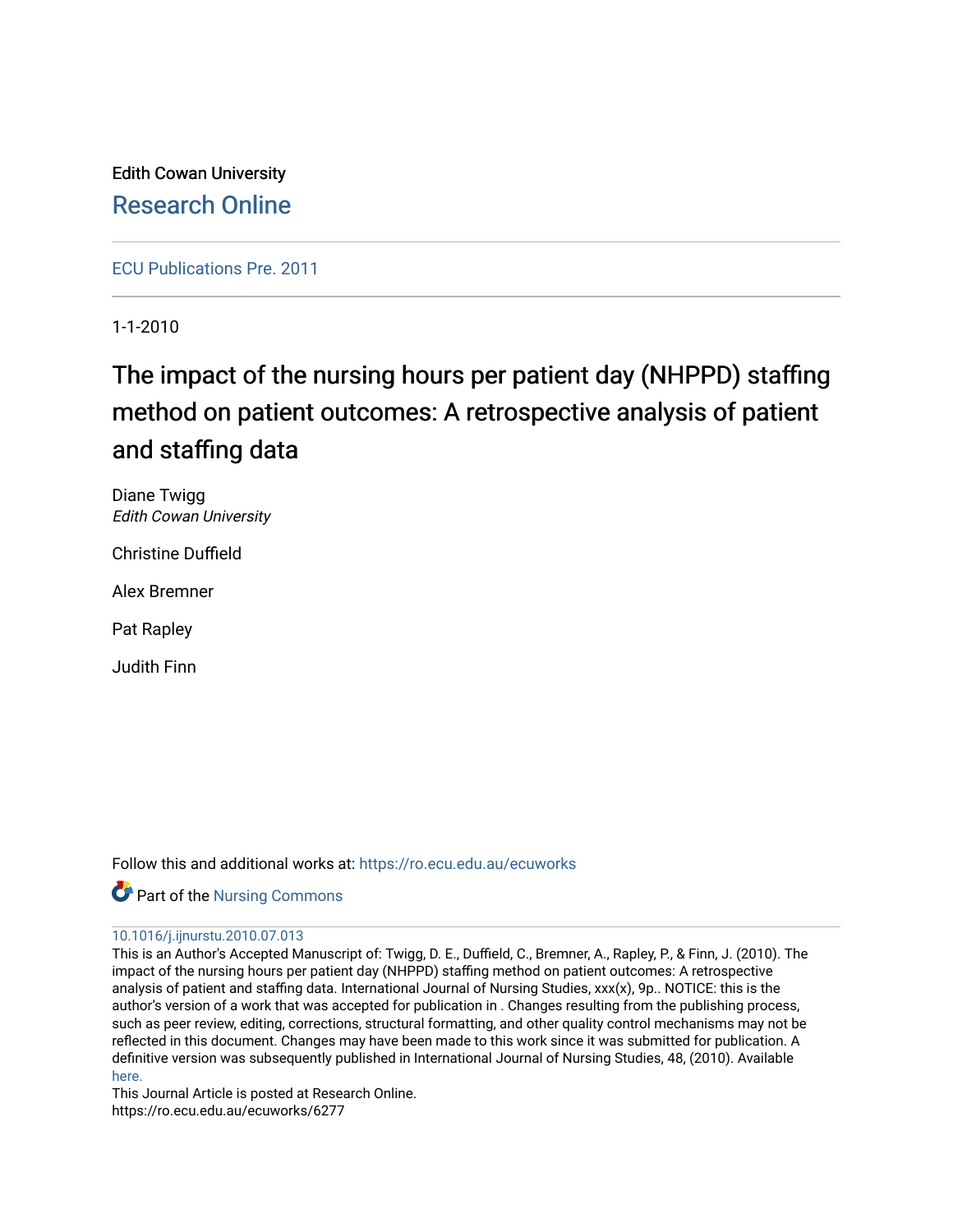The impact of the nursing hours per patient day (NHPPD) staffing method on patient outcomes: A retrospective analysis of patient and staffing data

[Di Twigg](http://www.sciencedirect.com/science?_ob=RedirectURL&_method=outwardLink&_partnerName=27983&_origin=article&_zone=art_page&_linkType=scopusAuthorDocuments&_targetURL=http%3A%2F%2Fwww.scopus.com%2Fscopus%2Finward%2Fauthor.url%3FpartnerID%3D10%26rel%3D3.0.0%26sortField%3Dcited%26sortOrder%3Dasc%26author%3DTwigg,%2520Di%26authorID%3D6701795209%26md5%3D99d32bfe62687e19e1d03e0c382737fd&_acct=C000052520&_version=1&_userid=1385697&md5=94f99cee37d6656b61a02f4ca12925fc) [\(a,](http://www.sciencedirect.com/science/article/pii/S0020748910002415#aff0005) [b\)](http://www.sciencedirect.com/science/article/pii/S0020748910002415#aff0010)[, Christine Duffield](http://www.sciencedirect.com/science?_ob=RedirectURL&_method=outwardLink&_partnerName=27983&_origin=article&_zone=art_page&_linkType=scopusAuthorDocuments&_targetURL=http%3A%2F%2Fwww.scopus.com%2Fscopus%2Finward%2Fauthor.url%3FpartnerID%3D10%26rel%3D3.0.0%26sortField%3Dcited%26sortOrder%3Dasc%26author%3DDuffield,%2520Christine%26authorID%3D7006447537%26md5%3Dcaf307ca2e4bceb504b3ae117033e40e&_acct=C000052520&_version=1&_userid=1385697&md5=044cc119207e1f733dc069656c89908d) [\(c\)](http://www.sciencedirect.com/science/article/pii/S0020748910002415#aff0015)[, Alex Bremner](http://www.sciencedirect.com/science?_ob=RedirectURL&_method=outwardLink&_partnerName=27983&_origin=article&_zone=art_page&_linkType=scopusAuthorDocuments&_targetURL=http%3A%2F%2Fwww.scopus.com%2Fscopus%2Finward%2Fauthor.url%3FpartnerID%3D10%26rel%3D3.0.0%26sortField%3Dcited%26sortOrder%3Dasc%26author%3DBremner,%2520Alex%26authorID%3D9841283100%26md5%3D8face603409184e61e3001dd69ae1517&_acct=C000052520&_version=1&_userid=1385697&md5=cf5845afc17158bbbadb28fc3bbb9da2) [\(d\)](http://www.sciencedirect.com/science/article/pii/S0020748910002415#aff0020)[, Pat Rapley](http://www.sciencedirect.com/science?_ob=RedirectURL&_method=outwardLink&_partnerName=27983&_origin=article&_zone=art_page&_linkType=scopusAuthorDocuments&_targetURL=http%3A%2F%2Fwww.scopus.com%2Fscopus%2Finward%2Fauthor.url%3FpartnerID%3D10%26rel%3D3.0.0%26sortField%3Dcited%26sortOrder%3Dasc%26author%3DRapley,%2520Pat%26authorID%3D6603408331%26md5%3D08824b439515d376d31b36a21ba3f88b&_acct=C000052520&_version=1&_userid=1385697&md5=5a51ae38cd67fa29f73990f13c355cd0) [\(e,](http://www.sciencedirect.com/science/article/pii/S0020748910002415#aff0025) [b\)](http://www.sciencedirect.com/science/article/pii/S0020748910002415#aff0010) and [Judith Finn](http://www.sciencedirect.com/science?_ob=RedirectURL&_method=outwardLink&_partnerName=27983&_origin=article&_zone=art_page&_linkType=scopusAuthorDocuments&_targetURL=http%3A%2F%2Fwww.scopus.com%2Fscopus%2Finward%2Fauthor.url%3FpartnerID%3D10%26rel%3D3.0.0%26sortField%3Dcited%26sortOrder%3Dasc%26author%3DFinn,%2520Judith%26authorID%3D7202432925%26md5%3Da05d4ebefe95817e6ac71b552dbebcc3&_acct=C000052520&_version=1&_userid=1385697&md5=72541350b1d16fd2ce82e14aadf21e50) [\(f,](http://www.sciencedirect.com/science/article/pii/S0020748910002415#aff0030) [b\)](http://www.sciencedirect.com/science/article/pii/S0020748910002415#aff0010)

a School of Nursing, Midwifery and Postgraduate Medicine, Edith Cowan University, Perth, Western Australia, Australia

b Centre for Nursing Research, Sir Charles Gairdner Hospital, Perth, Western Australia, Australia

c Centre for Health Services Management, WHO Collaborating Centre for Nursing, Midwifery and Health Development, Faculty of Nursing, Midwifery & Health, University of Technology, Sydney, New South Wales, Australia

d School of Population Health, University of Western Australia, Perth, Western Australia, Australia

e School of Nursing and Midwifery, Curtin University of Technology, Perth, Western Australia, Australia

f School of Population Health, University of Western Australia, Perth, Western Australia, Australia

#### Abstract

## Background

In March 2002 the Australian Industrial Relations Commission ordered the introduction of a new staffing method – nursing hours per patient day (NHPPD) – for implementation in Western Australia public hospitals. This method used a "bottom up" approach to classify each hospital ward into one of seven categories using characteristics such as patient complexity, intervention levels, the presence of high dependency beds, the emergency/elective patient mix and patient turnover. Once classified, NHPPD were allocated for each ward.

## Objectives

The objective of this study was to determine the impact of implementing the NHPPD staffing method on 14 nursing-sensitive outcomes: central nervous system complications, wound infections, pulmonary failure, urinary tract infection, pressure ulcer, pneumonia, deep vein thrombosis, ulcer/gastritis/upper gastrointestinal bleed, sepsis, physiologic/metabolic derangement, shock/cardiac arrest, mortality, failure to rescue and length of stay.

## Design and setting

The research design was an interrupted time series using retrospective analysis of patient and staffing administrative data from three adult tertiary hospitals in metropolitan Perth over a 4-year period.

Sample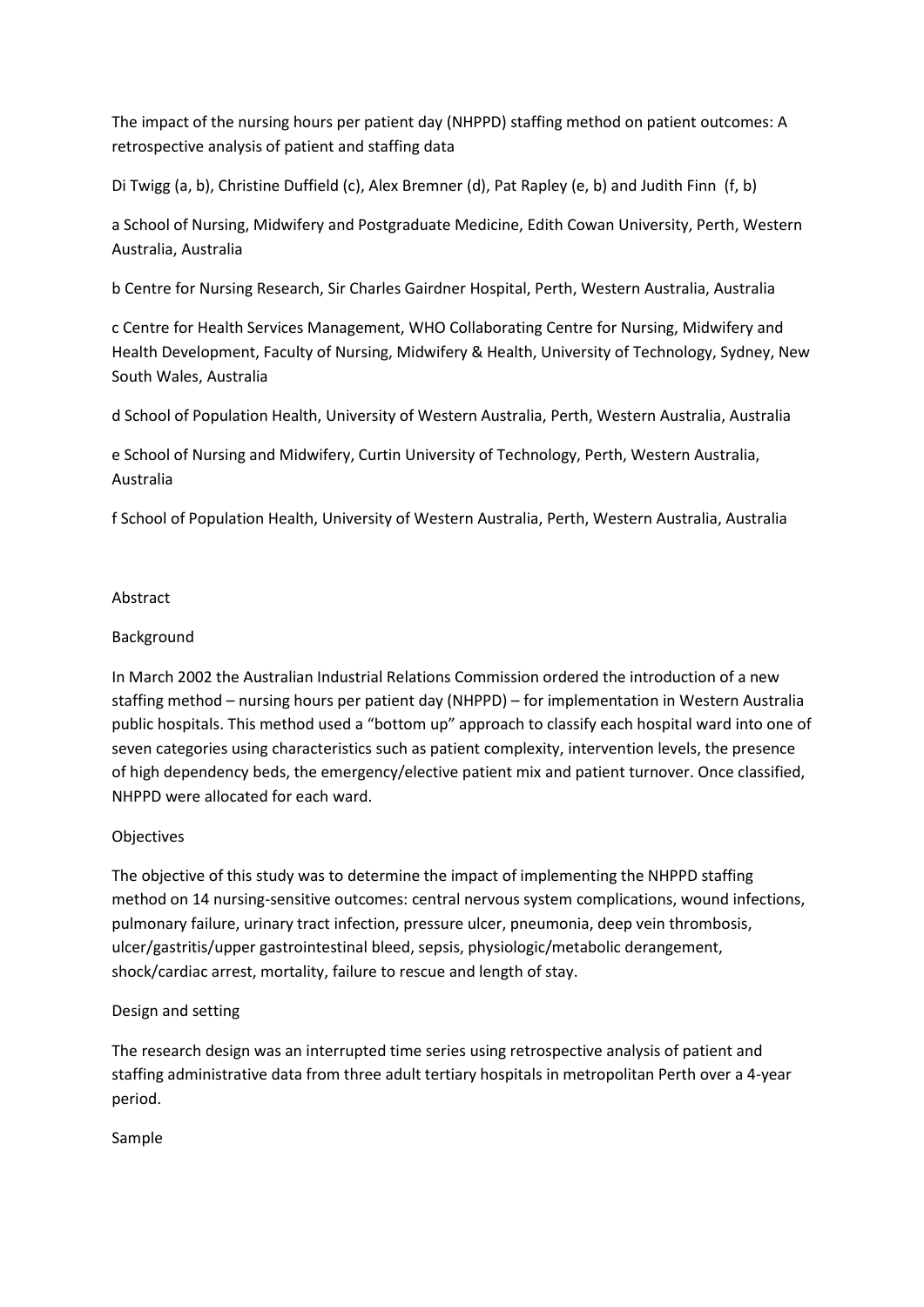All patient records (N = 236,454) and nurse staffing records (N = 150,925) from NHPPD wards were included.

#### Results

The study found significant decreases in the rates of nine nursing-sensitive outcomes when examining hospital-level data following implementation of NHPPD; mortality, central nervous system complications, pressure ulcers, deep vein thrombosis, sepsis, ulcer/gastritis/upper gastrointestinal bleed shock/cardiac arrest, pneumonia and average length of stay. At the ward level, significant decreases in the rates of five nursing-sensitive outcomes; mortality, shock/cardiac arrest, ulcer/gastritis/upper gastrointestinal bleed, length of stay and urinary tract infections occurred.

#### **Conclusions**

The findings provide evidence to support the continuation of the NHPPD staffing method. They also add to evidence about the importance of nurse staffing to patient safety; evidence that must influence policy. This study is one of the first to empirically review a specific nurse staffing method, based on an individual assessment of each ward to determine staffing requirements, rather than a "one-size-fits-all" approach.

What is already known about the topic?

- Higher nurse staffing levels have been linked with improved patient outcomes.
- This evidence has resulted in some states and jurisdictions legislating or mandating nurse staffing.

• The available evidence does not provide specific guidelines for nurse staffing, either in terms of the amount of care required or skill mix of the nurses providing care at a unit level.

#### What this paper adds

• This study empirically reviews a specific nurse staffing method, based on an individual assessment of each ward to determine staffing requirements, rather than a "one-size-fits-all" approach.

• It provides evidence that implementation of the NHPPD staffing method decreased nursingsensitive outcomes and improved patient safety.

#### 1. Introduction

One of the prime responsibilities of nurse leaders is to determine the most appropriate number and mix of nurse staffing to ensure safe patient care, while also maintaining an efficient and costeffective nursing service. There is a growing body of evidence that implicates nurse staffing decisions in patient safety [\(\[Kane et al., 2007a\]](http://www.sciencedirect.com/science/article/pii/S0020748910002415#bib0105) an[d \[Kane et al., 2007b\]\)](http://www.sciencedirect.com/science/article/pii/S0020748910002415#bib0110). The scrutiny under which these decisions are made has also intensified in the wake of decisions by funding bodies such as Medicare and Medicaid Services in the US, which no longer reimburse hospitals for patients who develop certain types of nursing-sensitive outcomes such as pressure ulcers, falls with injuries or nosocomial infections, i.e. conditions that did not exist when patients were admitted [\(Welton, 2008\)](http://www.sciencedirect.com/science/article/pii/S0020748910002415#bib0180). In addition, no studies to date have "primarily empirically examined specific nurse staffing policy" ([\[Kane et al.,](http://www.sciencedirect.com/science/article/pii/S0020748910002415#bib0105)  [2007a\]](http://www.sciencedirect.com/science/article/pii/S0020748910002415#bib0105) an[d \[Kane et al., 2007b\],](http://www.sciencedirect.com/science/article/pii/S0020748910002415#bib0110) p. 1).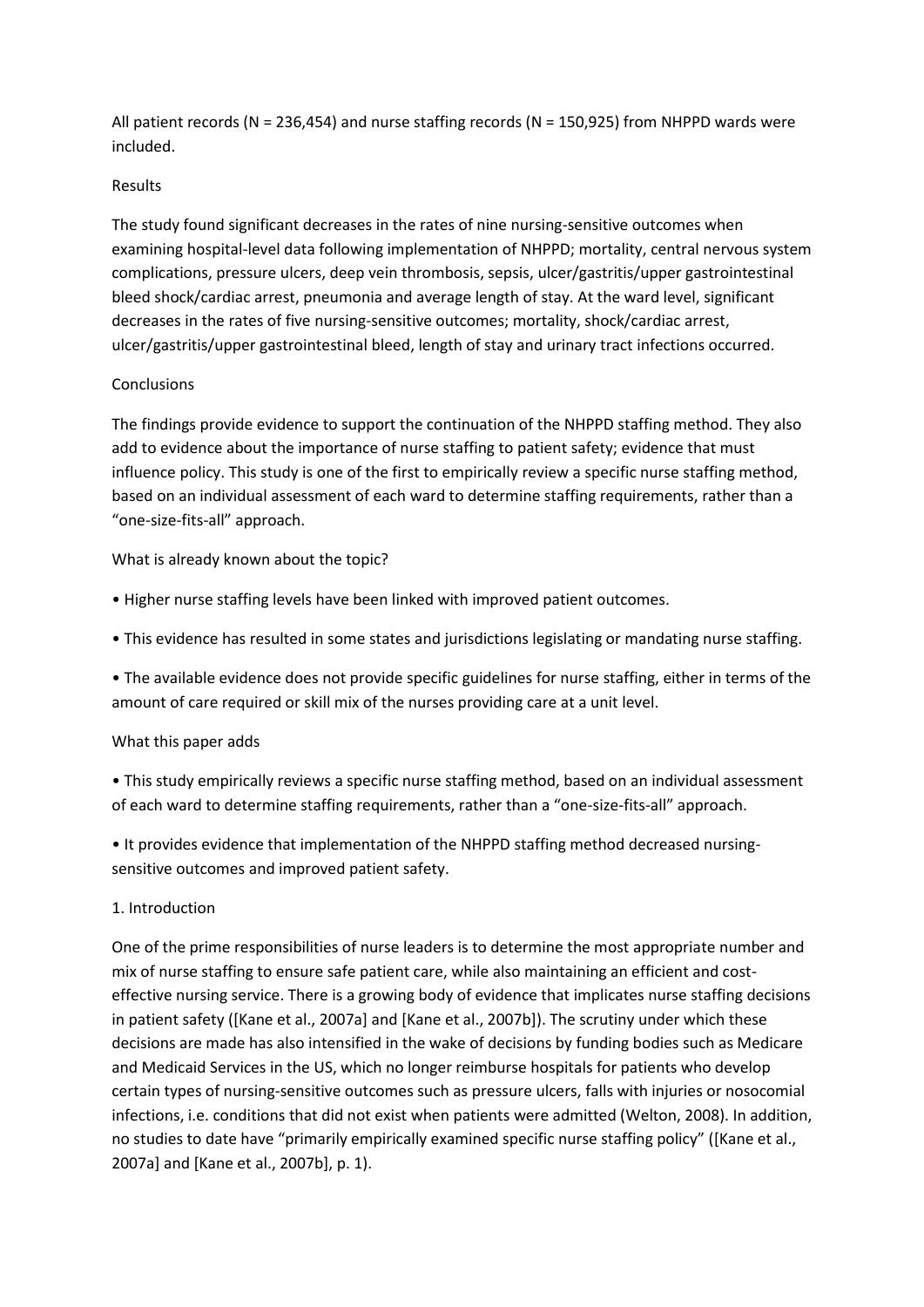In the late 1990s nurse staffing and workloads became a major industrial issue in Australia (2002, [Australian Industrial Relations Commission, 2000\)](http://www.sciencedirect.com/science/article/pii/S0020748910002415#bib0030). Nurses argued that they were unable to provide adequate patient care because poor staffing levels caused excessive workloads. This resulted in nursing workload becoming a key focus in negotiations around pay and employment conditions. Unions representing nurses argued for improved staffing levels to improve nursing workload [\(Australian Industrial Relations Commission,](http://www.sciencedirect.com/science/article/pii/S0020748910002415#bib0030) 2000) which led to the introduction of nurse-to-patient ratios in Victoria. In Western Australia (WA) these respective issues aligned in 2001 when nurses undertook unprecedented strike action. This industrial unrest initiated an arbitrated process to resolve the dispute and to address nurses' workloads in WA's public hospitals ([Australian Industrial](http://www.sciencedirect.com/science/article/pii/S0020748910002415#bib0025)  [Relations Commission, 2002\)](http://www.sciencedirect.com/science/article/pii/S0020748910002415#bib0025). In March 2002, the Australian Industrial Relations Commission (AIRC) ordered the implementation of the NHPPD staffing method to resolve the dispute between the government health industry and the Australian Nurses' Federation, representing public sector nurses in WA [\(Australian Industrial Relations Commission, 2002\)](http://www.sciencedirect.com/science/article/pii/S0020748910002415#bib0025). The Commission's order was silent on skill mix.

The NHPPD staffing method used a "bottom up" approach to classify each hospital ward into one of seven categories. Characteristics such as patient complexity, intervention levels, the presence of high dependency beds, the emergency/elective patient mix and patient turnover were used to determine categories and the method has been described in detail previously [\(Twigg and Duffield,](http://www.sciencedirect.com/science/article/pii/S0020748910002415#bib0175)  [2009\)](http://www.sciencedirect.com/science/article/pii/S0020748910002415#bib0175). Once wards were classified, NHPPD were allocated. Improvements in staffing levels under the NHPPD method were substantial. There was an increase of 313.2 full time equivalent (FTE) nurses in wards across the state's public hospitals with most in the adult tertiary hospitals (88.9% of the total FTE nurses allocated) [\(Department of Health, 2005\)](http://www.sciencedirect.com/science/article/pii/S0020748910002415#bib0060). Productive hours (nursing hours excluding annual leave, sick leave and other on costs) of permanent nurse staffing increased by 3.65% and use of agency nurses declined by 16.8% [\(Department of Health, 2006\)](http://www.sciencedirect.com/science/article/pii/S0020748910002415#bib0055). The literature would suggest that such a significant increase in nursing hours would be associated with a decrease in nursing-sensitive outcomes [\(\[Kane et al., 2007a\],](http://www.sciencedirect.com/science/article/pii/S0020748910002415#bib0105) [\[Kane et al., 2007b\]](http://www.sciencedirect.com/science/article/pii/S0020748910002415#bib0110) an[d \[Pearson et al., 2006\]\)](http://www.sciencedirect.com/science/article/pii/S0020748910002415#bib0150). Interest in the method from other Australian State governments has resulted in the NHPPD staffing method being implemented in Tasmania and the Northern Territory. Its implementation in the Northern Territory was in direct response to a patient's death [\(Coroner's Court, 2008\)](http://www.sciencedirect.com/science/article/pii/S0020748910002415#bib0050) where the coroner identified the need to determine nurse staffing using an evidence based-methodology. The cost of increase in FTE staffing following implementation of NHPPD in WA was estimated at AU\$18,065,788 based on the average total cost of a nurse in June 2002 [\(Department of Health, 2006\)](http://www.sciencedirect.com/science/article/pii/S0020748910002415#bib0055). Given this significant cost and the recognised international nursing shortage [\(Buchan and Aiken, 2008\)](http://www.sciencedirect.com/science/article/pii/S0020748910002415#bib0040), it was crucial to determine how well the staffing method addressed patient safety [\(Twigg and Duffield, 2009\)](http://www.sciencedirect.com/science/article/pii/S0020748910002415#bib0175).

The objective of this study was to determine the impact of implementing the NHPPD staffing method on the incidence of nursing-sensitive outcomes. This paper reports on the analyses of data from three adult tertiary hospitals in WA and provides evidence of the impact of the NHPPD staffing method on nursing-sensitive outcomes.

#### 2. Methods

This study involved the analysis of a retrospective cohort of all multi-day stay patients admitted to the study hospitals over a 4-year period from July 2000 to June 2004 financial years, utilising hospital morbidity data to identify nursing-sensitive outcomes. The research design was an interrupted time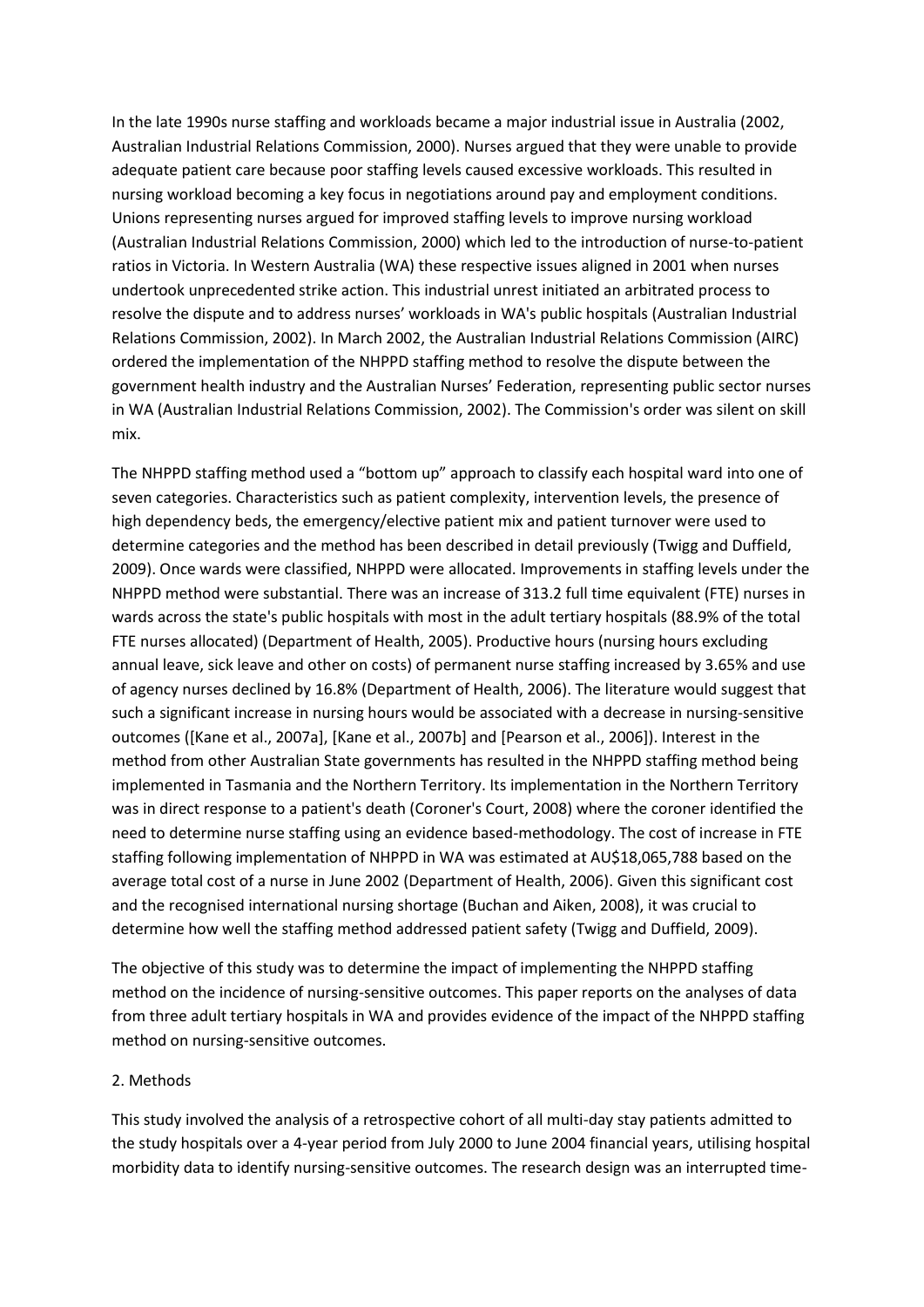series study. A time-series study allows the researcher to determine the effect of a change to a system by evaluating what happened within the system after a change is implemented. An interrupted time series is used to determine if the interruption had an impact [\(Cook and Campbell,](http://www.sciencedirect.com/science/article/pii/S0020748910002415#bib0045)  [1979\)](http://www.sciencedirect.com/science/article/pii/S0020748910002415#bib0045). The interruption in this study occurred in March 2002 when approval was given for implementation of NHPPD in the public sector in WA. Implementation began in earnest in July 2002 at the commencement of a new financial year.

## 2.1. Setting

This study was set in the capital city of WA which is the largest state in Australia covering 2,645,600 km2, approximately four times the size of Texas. The population of WA was 2,204,000 in 2008, with over 1.2 million residing in metropolitan Perth, the capital [\(Australian Bureau of Statistics,](http://www.sciencedirect.com/science/article/pii/S0020748910002415#bib0020)  [2008\)](http://www.sciencedirect.com/science/article/pii/S0020748910002415#bib0020). The metropolitan area has three adult tertiary teaching hospitals with a total of 1449 beds. Collectively they provide a comprehensive range of clinical services including; trauma, emergency (except obstetrics), critical care, neurosurgery, interventional neuroradiology, cardiac, lung and liver transplants, orthopaedics, general medicine, general surgery, cardiac care, cancer services, hyperbaric services and rehabilitation services.

## 2.2. Data sources and procedures

The sample consisted of all multi-day patient separations and all patient days related to those separations in the three adult tertiary hospitals' NHPPD ward categories A, B, C and D. The sample also included nursing hours (total hours of nursing care) in the three adult tertiary hospitals' NHPPD ward categories A, B, C and D combined. In addition, one adult tertiary hospital provided ward level data that enabled the individual NHPPD ward category analysis. When patients were admitted to more than one ward, a fraction of the nursing-sensitive patient outcome was calculated based on the time spent in each ward, and outcomes were attributed to the wards proportionally.

Patient data were sourced from patient discharge abstracts extracted from the hospitals morbidity systems. Staff data were sourced from the Department of Health, Western Australia Human Resource Data Warehouse. All data were from the period 1st July 2000 until 30 June 2004, covering four financial years.

The sample was limited to three adult tertiary teaching hospitals as these hospitals received 88.9% of the staffing increases. As the study included all patients admitted to the study hospitals as a multiday stay and all nursing hours on those wards it was not necessary to establish the study sample using power analysis. These hospitals were similar in nature and infrastructure, with comparable nursing support and commitment to teaching and research. In addition, these hospitals' funding arrangements were the same, and they shared the same issues in regard to government initiatives and reform [\(Health Reform Committee, 2004\)](http://www.sciencedirect.com/science/article/pii/S0020748910002415#bib0090). The major adult tertiary teaching hospitals also had a high level of accuracy of case-mix data and data on nursing hours worked. The ward level analysis was limited to one hospital as it was the only one able to provide patient ward transfer data.

#### 2.2.1. Data inclusion criteria

The study analysed patient outcome data derived from the coded patient discharge abstracts for multi-day patients in the study hospitals. Staff data analysed included all nursing hours (total hours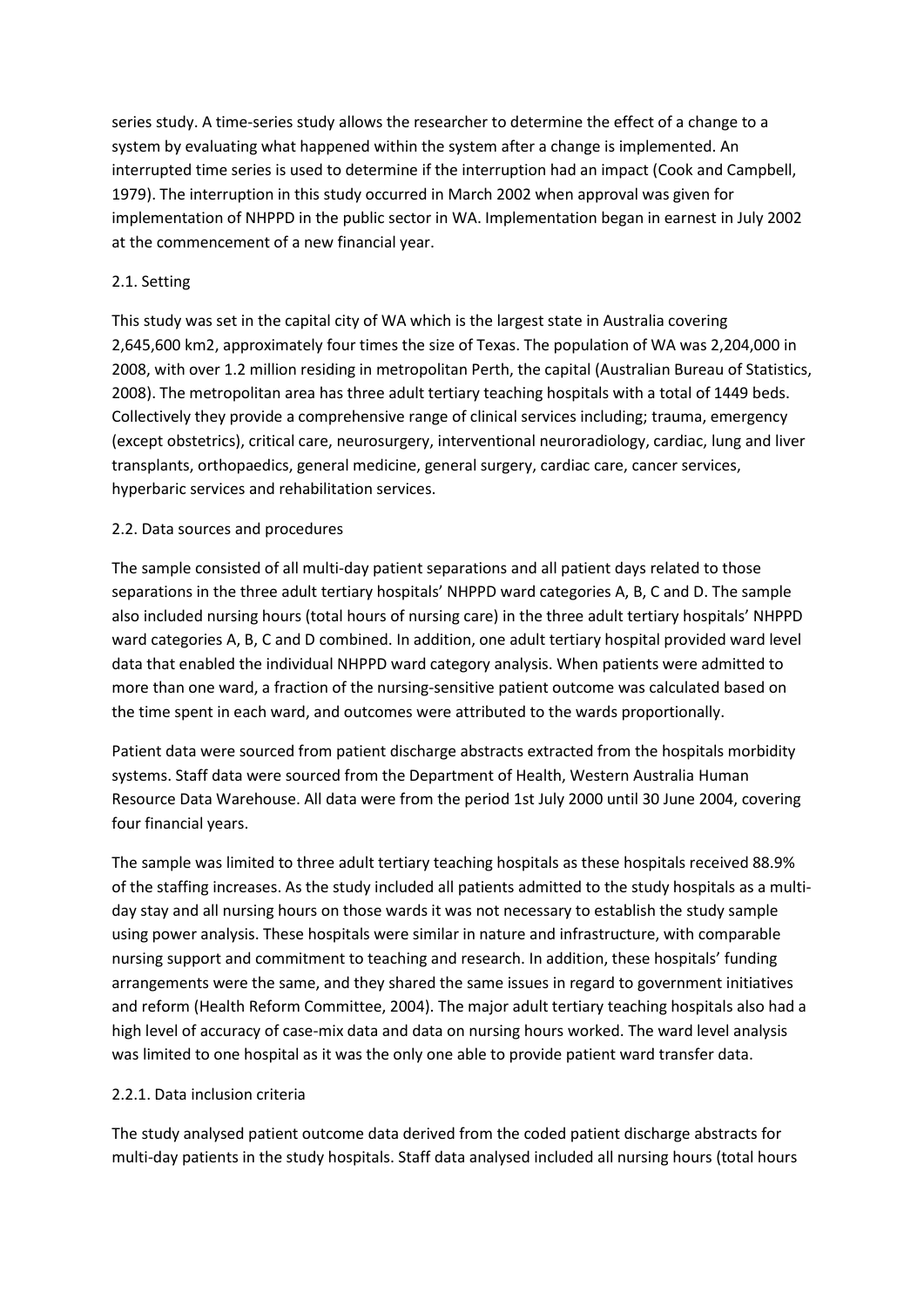of nursing care) by category of nurse in an associated cost centre broken down by registered and enrolled nurse (similar to a licensed practical or vocational nurse).

## 2.2.2. Data exclusion criteria

The patient data request excluded patient discharge abstracts with the following Major Diagnostic Category (MDC): Maternity (MDC 14), paediatric (age < 18 years), newborns (MCD 15), mental health (MDC 19) and substance abuse (MDC 20). The exclusion of these MDCs follows the processes used by [Needleman et al. \(2001\)](http://www.sciencedirect.com/science/article/pii/S0020748910002415#bib0145) an[d McCloskey \(2003\).](http://www.sciencedirect.com/science/article/pii/S0020748910002415#bib0130) Separations and associated patient days, where the length of stay was greater than 90 days, were also excluded from the analysis as nursingsensitive outcomes in this study related to adult acute tertiary separations. Separations with a length of stay greater than 90 days would not typically be considered as acute care stays [\(McCloskey, 2003\)](http://www.sciencedirect.com/science/article/pii/S0020748910002415#bib0130). The staffing data request excluded all non-productive hours such as annual leave, long service leave and leave without pay.

## 2.2.3. Study variables

# 2.2.3.1. Nursing-sensitive outcomes

Nursing-sensitive outcomes are defined as a variable patient or family caregiver state, condition, or perception responsive to nursing intervention [\(\[Irvine et al., 1998\],](http://www.sciencedirect.com/science/article/pii/S0020748910002415#bib0095) [\[Johnson and Lass, 1997\]](http://www.sciencedirect.com/science/article/pii/S0020748910002415#bib0100) and [\[Mass et al., 1996\]\)](http://www.sciencedirect.com/science/article/pii/S0020748910002415#bib0125). The nursing-sensitive outcomes in this study were derived according to the methodology developed by [Needleman et al. \(2001\).](http://www.sciencedirect.com/science/article/pii/S0020748910002415#bib0145) Using algorithms that specified inclusion and exclusion criteria specific for that adverse outcome in order to identify only those patients who experienced a truly preventable adverse outcome rather than one associated with the disease process, they determined risk-adjusted cohorts of patients using a combination of International Classification Diseases (ICD)-9 codes, Diagnostic Related Groups (DRG's) and MDC, presence of a surgical procedure and age. The nursing-sensitive outcomes were (1) central nervous system (CNS) complications, (2) wound infections, (3) pulmonary failure, (4) urinary tract infection (UTI), (5) pressure ulcer, (6) pneumonia, (7) deep vein thrombosis, (8) ulcer/gastritis/upper gastrointestinal bleed, (9) sepsis, (10) physiologic/metabolic derangement, (11) shock/cardiac arrest, (12) mortality, (13) failure to rescue and (14) length of stay. Failure to rescue was defined as death of a patient who experienced a hospital-acquired complication. Surgical wound infections, pulmonary failure and physiologic/metabolic derangement were examined only for surgical patients. These were the outcome variables utilised in the study.

[Needleman et al. \(2001, p. 37\)](http://www.sciencedirect.com/science/article/pii/S0020748910002415#bib0145) reviewed the literature to identify variables potentially useful for measuring nursing-sensitive outcomes. This list was referred to experts in the field to further refine and develop the list of nursing-sensitive outcomes. Then Needleman et al. developed algorithms using American ICD-9 codes for each outcome specifying the coding language and procedures for detecting the outcomes and calculating the rate for each measure. [McCloskey \(2003\)](http://www.sciencedirect.com/science/article/pii/S0020748910002415#bib0130) subsequently developed "crosswalks" for each algorithm to translate (map) the work of Needleman et al. from the American ICD-9 to Australian/New Zealand ICD-10. These crosswalks have been used in three studies, [McCloskey and Diers \(2005\)](http://www.sciencedirect.com/science/article/pii/S0020748910002415#bib0135) and [\(Duffield et al., 2009\)](http://www.sciencedirect.com/science/article/pii/S0020748910002415#bib0075) an[d \(Duffield et al., 2007\).](http://www.sciencedirect.com/science/article/pii/S0020748910002415#bib0080) The ICD-9 to ICD-10 Crosswalksc were used in this study with permission.

## 2.2.3.2. Predictor variables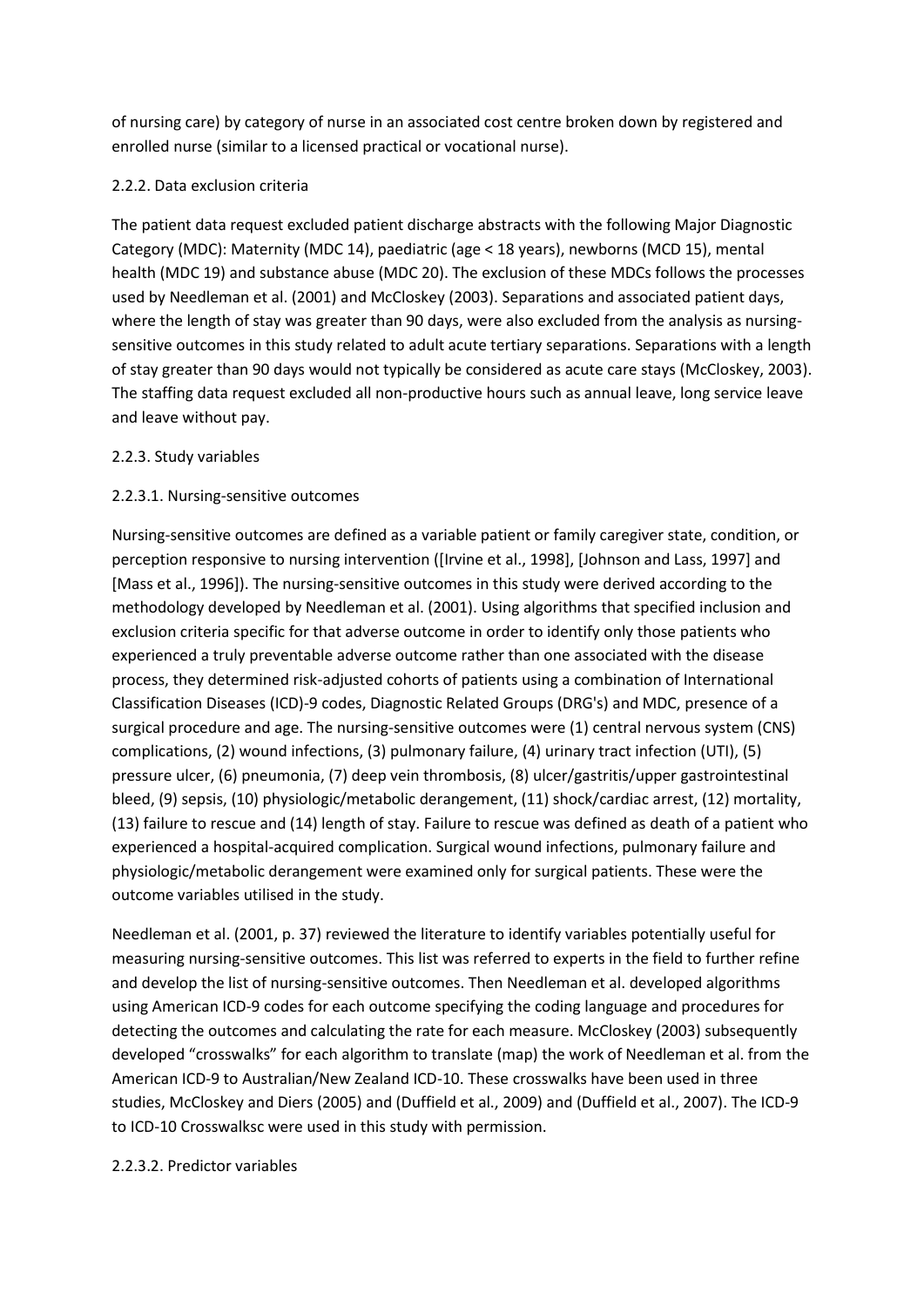The predictor variables in the study were those nurse staffing characteristics that changed following the implementation of NHPPD, specifically nurse hours of care and skill mix (percentage of registered nurse hours). Skill mix results are not reported in this paper.

## 2.3. Data analysis

## 2.3.1. Preparation for inferential analysis

Two time-series data files were created and the incidence rate of nursing-sensitive outcomes calculated. The first file contained total figures for each of the three tertiary hospitals. The second file contained total figures for each of the four ward categories, A, B C and D, at one tertiary teaching hospital. Category A (7.5 NHPPD) included four wards, category B (6.0 NHPPD) had seven wards, category C (5.75 NHPPD) had three wards and category D (5.0 NHPPD) had two wards. One ward changed category during the study period, resulting in additional nursing hours and the creation of a new category named A+B (6.8 NHPPD). The data relating to this ward was included in category B during the period when it was a category B ward. No analysis of the new category A+B was included owing to the limited time series. Sixteen wards in total were included in this part of the study. Except for the inclusion of a hospital variable in the first file and a ward variable in the second file, all other study variables were the same in both files. These variables included 'group' which distinguished between medical (non-surgical) and surgical patients; 'stage' which identified three time periods: stage-0 pre-NHPPD implementation (time period 1–20 or the months from July 2000 until February 2002), stage-1 transition (time period 21–27) and stage-2 post-implementation (time period 28–48 or the months from October 2002 until June 2004); and 'season' with the months of December, January and February coded as summer; March, April and May autumn; June, July and August winter; and September, October and November spring.

## 2.3.2. Data analysis

Analyses were performed using SPSS for Windows Graduate Student Version, Rel, 15.0.0 2006, Chicago: SPSS Inc., and significance was set at 0.05. Demographic characteristics of the cohort were compared pre- and post-implementation of the NHPPD staffing model using Pearson chi-square tests and t-tests.

To address correlation within hospitals (or ward categories) for nursing-sensitive outcomes indicators 1–13, generalised estimating equations (GEE) were applied to Poisson regression models, in which total numbers of patients were used as offsets. For nursing-sensitive patient outcome 14, the generalised linear equation method (GLM) was used. The correlation structure over time between successive counts of each nursing-sensitive outcome was determined by a statistician to be autoregressive lag 1 (AR1) or independent, based on analysis of autocorrelation function and partial autocorrelation function graphs. To address the time-series structure of the data, all models were adjusted for season, time period and the square of time period (to account for non-linearity), time period/hospital (or ward) and time period squared/hospital (or ward) interactions. No adjustment was made for patient characteristics given the similarity in the gender, mean age and case-mix weights between the study hospitals.

The Poisson GEE models for nursing-sensitive outcomes indicators 1–13 were used to determine rate ratios (RR) that compared nursing-sensitive outcome incidence rates after implementation of the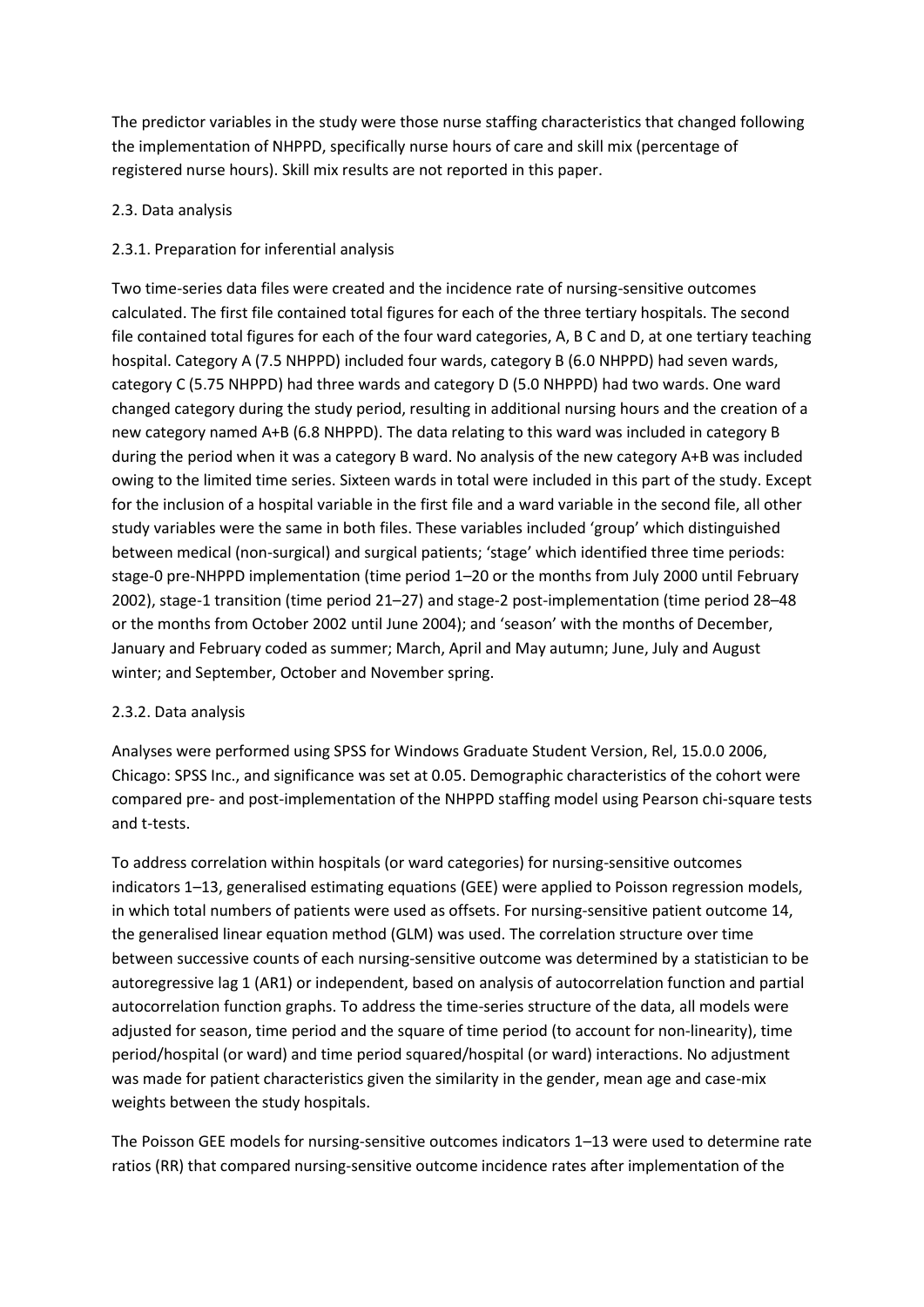NHPPD staffing method (stage-2) to pre-implementation (stage-0) incidence rates. For average length of stay, nursing-sensitive patient outcome 14, the generalised linear equation method (GLM) was used to determine mean changes in average length of stay from pre-implementation to postimplementation.

These statistical procedures were applied to both data files. As well as fitting models for each nursing-sensitive outcome to the combined hospital data, models were produced for each of the hospitals separately to identify differences between hospitals. This was done to take into account potential work environment characteristics that may have influenced results. Using the second data file, models were fitted for each of the ward categories. In category D wards the surgical CNS complication and ulcer/gastritis/upper gastrointestinal bleed rates could not be calculated as no nursing-sensitive outcomes were observed in stage-2 for surgical patients. Crude rate ratios were calculated for surgical shock/cardiac arrest, mortality and failure to rescue because there was insufficient data to satisfy convergence criteria in the multivariate models.

For both data files, the analysis of nursing-sensitive outcomes was undertaken in three groupings. Firstly, all patients were examined (all patients). Secondly, the medical subset of patients (medical patients) was examined and finally the surgical subset of patients (surgical patients) was examined. For the second data file, these analyses were repeated for each of the four ward categories A, B, C and D. These groupings were used as previous studies suggest differences between medical and surgical patients or the studies were limited to only one type of patient [\(\[Aiken et al., 2002\],](http://www.sciencedirect.com/science/article/pii/S0020748910002415#bib0015) [\[Needleman et al., 2002\]](http://www.sciencedirect.com/science/article/pii/S0020748910002415#bib0140) an[d \[Tourangeau et al., 2006\]\)](http://www.sciencedirect.com/science/article/pii/S0020748910002415#bib0170).

#### 3. Results

## 3.1. Patient demographic data

All multi-day stay patients from the NHPPD multi-day ward categories A, B, C and D in the three adult teaching hospitals were included (52 wards). There were 236,454 patients in the study; 52.5% were male and 47.5% female; 23.8% were admitted electively and 76.2% admitted as emergencies. Age ranged from 18 to 106, and the average was 60.6 years. There were no significant differences in gender proportions between stage-0 and stage-2 ( $p = 0.827$ ). However, the percentage of patients admitted as emergency admissions reduced significantly between stage-0 and stage-2 (p < 0.001). There were statistically significant increases in mean ages of patients between stage-0 and stage-2 (for combined hospitals, p < 0.001). However, the difference of 0.6 years overall would not be considered clinically relevant. There were also significant increases in DRG cost weights when comparing stage-0 and stage-2 (for combined hospitals p < 0.001) (refer [Table 1\)](http://www.sciencedirect.com/science/article/pii/S0020748910002415#tbl0005).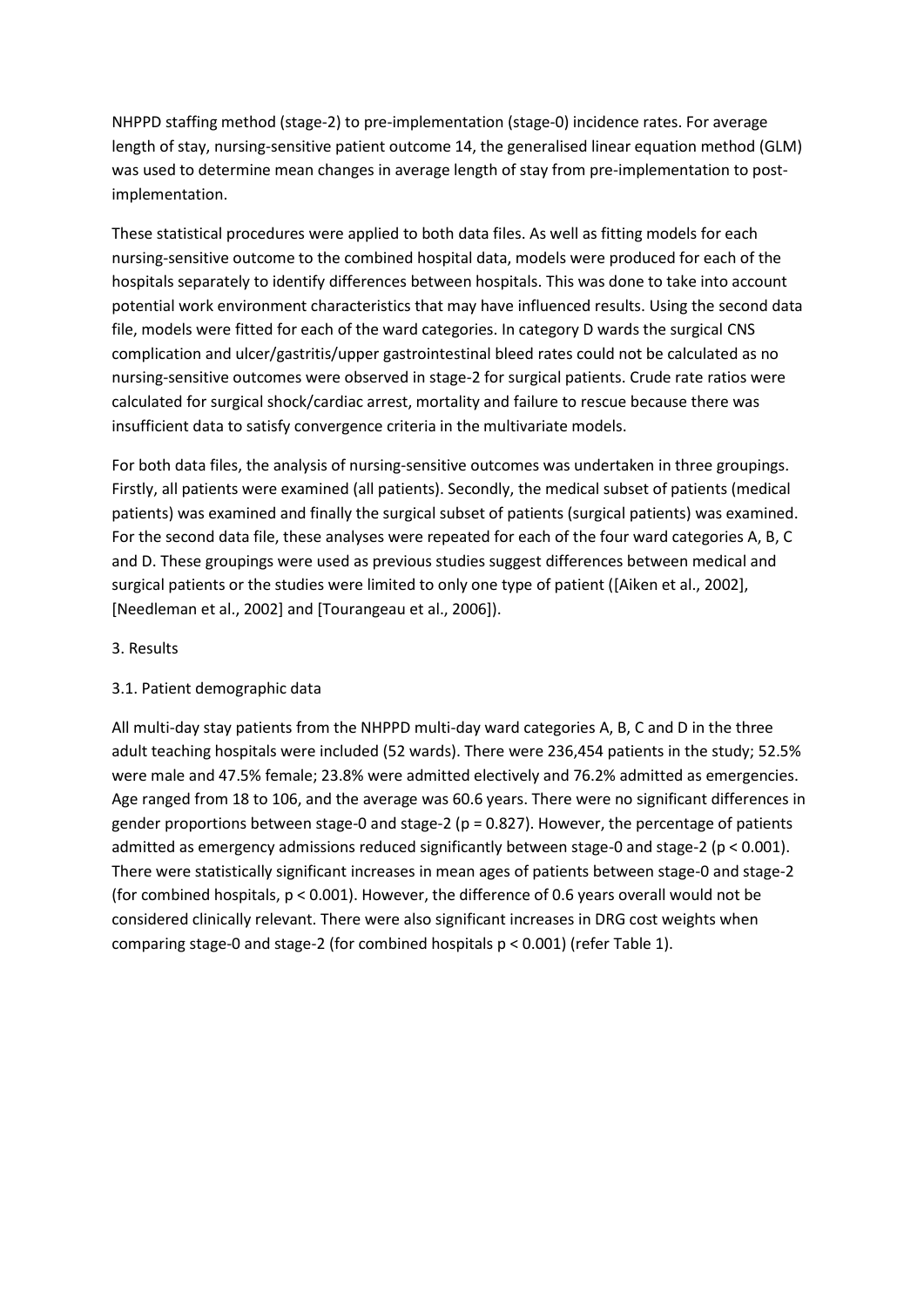| <b>Stage</b>      | Patient<br>records        | Gender      |               | Mean age<br>(years) | Admission type (%) |           |                    |
|-------------------|---------------------------|-------------|---------------|---------------------|--------------------|-----------|--------------------|
|                   |                           | Male<br>(%) | Female<br>(%) |                     | Elective           | Emergency | DRG cost<br>weight |
|                   | <b>Combined Hospitals</b> |             |               |                     |                    |           |                    |
| Stage-0           | 98,215                    | 52.5        | 47.5          | 60.2                | 22.9               | 77.1      | 2.08               |
| Stage-2           | 103,330                   | 52.5        | 47.5          | 60.8***             | 24.6               | 75.4 ***  | $2.16***$          |
| Hospital 1        |                           |             |               |                     |                    |           |                    |
| Stage-0           | 30,853                    | 50          | 50            | 62.1                | 27.2               | 72.8      | 2.78               |
| Stage-2           | 31,475                    | 50.5        | 49.5          | 62.7***             | 28.2               | 71.8**    | 2.94***            |
| <b>Hospital 2</b> |                           |             |               |                     |                    |           |                    |
| Stage-0           | 25,336                    | 52.4        | 47.6          | 60.9                | 27.4               | 72.6      | 2.37               |
| Stage-2           | 26,592                    | 52.2        | 47.8          | 61.6***             | 28.4               | 71.6**    | 2.63***            |
| Hospital 3        |                           |             |               |                     |                    |           |                    |
| Stage-0           | 42,026                    | 54.3        | 45.7          | 58.5                | 16.9               | 83.1      | 2.76               |
| Stage-2           | 45,263                    | 54.1        | 45.9          | 58.9 ***            | 19.9               | 80.1 ***  | $3.04**$           |

Key: DRG cost weight = Diagnostic Related Group cost weight.

\*\* p ≤ 0.01.

\*\*\*  $p \le 0.001$ .

## 3.2. Staffing demographics, nursing hours

The total nursing hours in the study wards increased over the 4-year period from 58,420 h in 2000/2001 to 69,327 h in 2003/2004, an increase of 10,907 h. The total registered nurse (RN) hours also increased over the 4 years; however, when RN hours were examined as the percentage of the total nursing hours (skill mix), they fell from 87.0% to 83.8%, a decrease of 3.2%. Although the nursing hours increased for all three hospitals in stage-2, the changes were not statistically significant (p = 0.616). Further analysis of the NHPPD by ward category in one adult tertiary hospital demonstrated an increase in nursing hours in stage-2 in category A, B and D. Category C wards experienced a decrease in hours in stage-2 however, these changes were not statistically significant.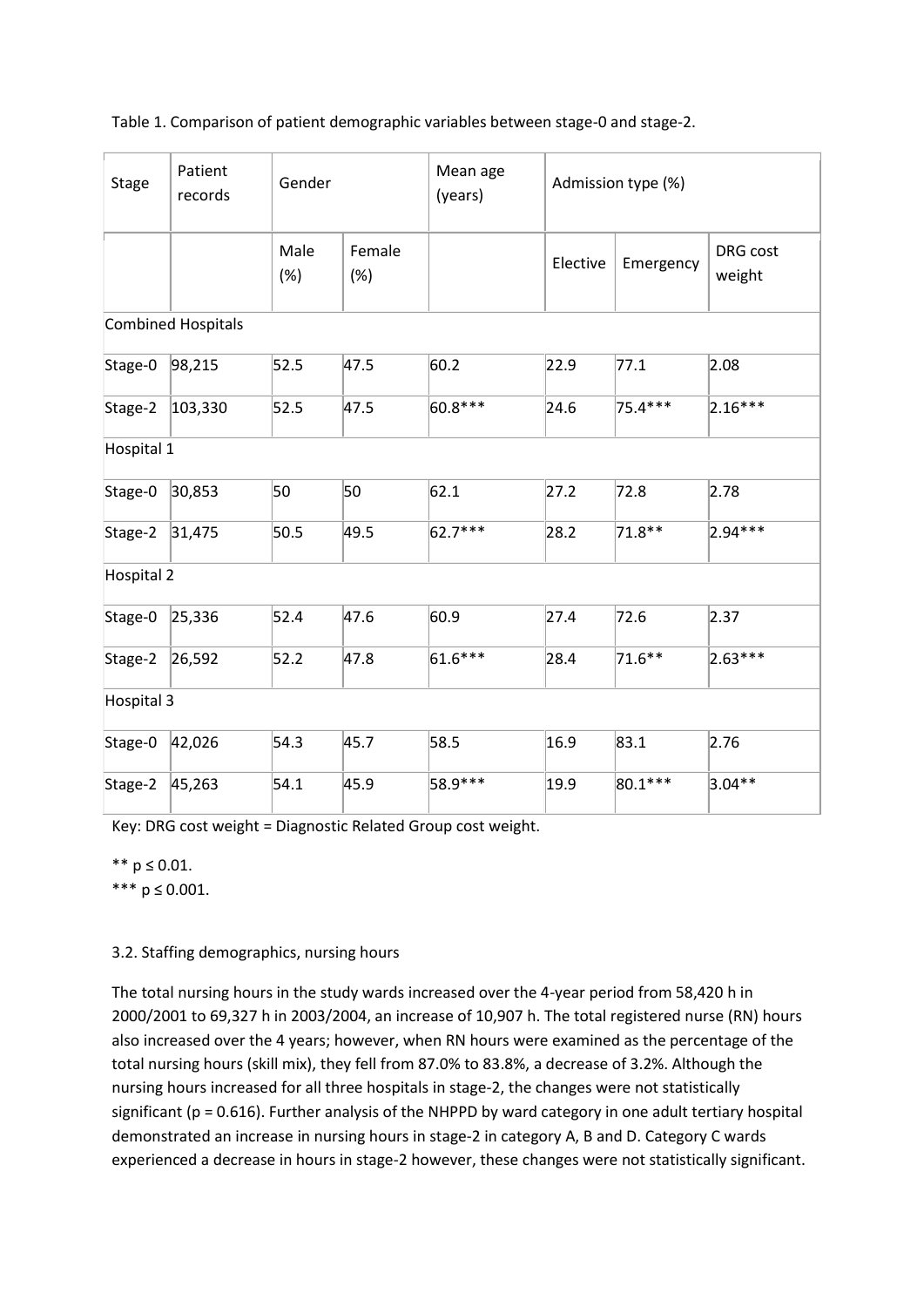## 3.3. The impact of NHPPD staffing method on nursing-sensitive outcomes

Changes in nursing-sensitive outcomes were examined comparing the pre-NHPPD implementation stage-0 (the months from July 2000 until February 2002) and the post-implementation stage-2 (the months from October 2002 until June 2004) (refer [Table 2\)](http://www.sciencedirect.com/science/article/pii/S0020748910002415#tbl0010). For all patients and for medical and surgical patients the death rate decreased significantly post-interruption in stage-2, i.e. the death rate for all patients was 25% lower (RR 0.75) in stage-2 compared to stage-0. In surgical patients CNS complication, pneumonia and ulcer/gastritis/upper gastrointestinal bleed rates significantly decreased in stage-2.

Table 2. Rate ratios comparing rates in stage-2 to stage-0 for nursing-sensitive outcomes 1–13 and the changes in average length of stay for nursing-sensitive outcome 14 for hospitals all, medical and surgical patients.

| Patient                | <b>Combined hospitals</b>         | Hospital 1          | Hospital 2           | Hospital 3           |
|------------------------|-----------------------------------|---------------------|----------------------|----------------------|
|                        | CNS complications (NSO 1)         |                     |                      |                      |
| All                    | 1.03(0.74, 1.44)                  | 0.71(0.38, 1.33)    | 1.31(0.67, 2.57)     | 1.03(0.62, 1.69)     |
| Medical                | 1.31(0.89, 1.92)                  | 0.76(0.36, 1.61)    | 1.90 (0.91, 3.96)    | 1.40 (0.80, 2.46)    |
| Surgical               | $0.46*$ (0.23, 0.92)              | 0.58(0.18, 1.86)    | 1.31(0.67, 2.57)     | $0.42$ (0.15, 1.18)  |
|                        | Surgical wound infections (NSO 2) |                     |                      |                      |
| Surgical               | 1.20(0.94, 1.54)                  | 1.32(0.85, 2.04)    | 0.87(0.52, 1.45)     | (1.31(0.92, 1.88))   |
|                        | Pulmonary failure (NSO 3)         |                     |                      |                      |
| Surgical               | 1.02(0.73, 1.44)                  | 0.77(0.45, 1.32)    | 1.14(0.50, 2.60)     | 1.34(0.79, 2.27)     |
|                        | Urinary tract infections (NSO 4)  |                     |                      |                      |
| All                    | 1.00(0.87, 1.15)                  | 0.90(0.76, 1.08)    | 1.01(0.83, 1.24)     | 1.07(0.88, 1.29)     |
| Medical                | (1.00(0.84, 1.19))                | 0.87(0.72, 1.04)    | 0.94(0.74, 1.20)     | 1.06 (0.86, 1.32)    |
| Surgical               | (1.07(0.89, 1.30))                | 0.97(0.70, 1.33)    | 1.02(0.83, 1.25)     | (1.10(0.80, 1.56))   |
| Pressure ulcer (NSO 5) |                                   |                     |                      |                      |
| All                    | 0.98(0.68, 1.41)                  | 1.65(0.99, 2.73)    | [0.73(0.47, 1.15)]   | 0.67(0.44, 1.03)     |
| Medical                | 1.06(0.67, 1.66)                  | 1.69(0.87, 3.29)    | 1.00(0.57, 1.78)     | $0.51*$ (0.29, 0.91) |
| Surgical               | 0.84(0.56, 1.26)                  | $1.62$ (0.74, 3.54) | $0.46*$ (0.23, 0.91) | 0.96(0.51, 1.82)     |
| Pneumonia (NSO 6)      |                                   |                     |                      |                      |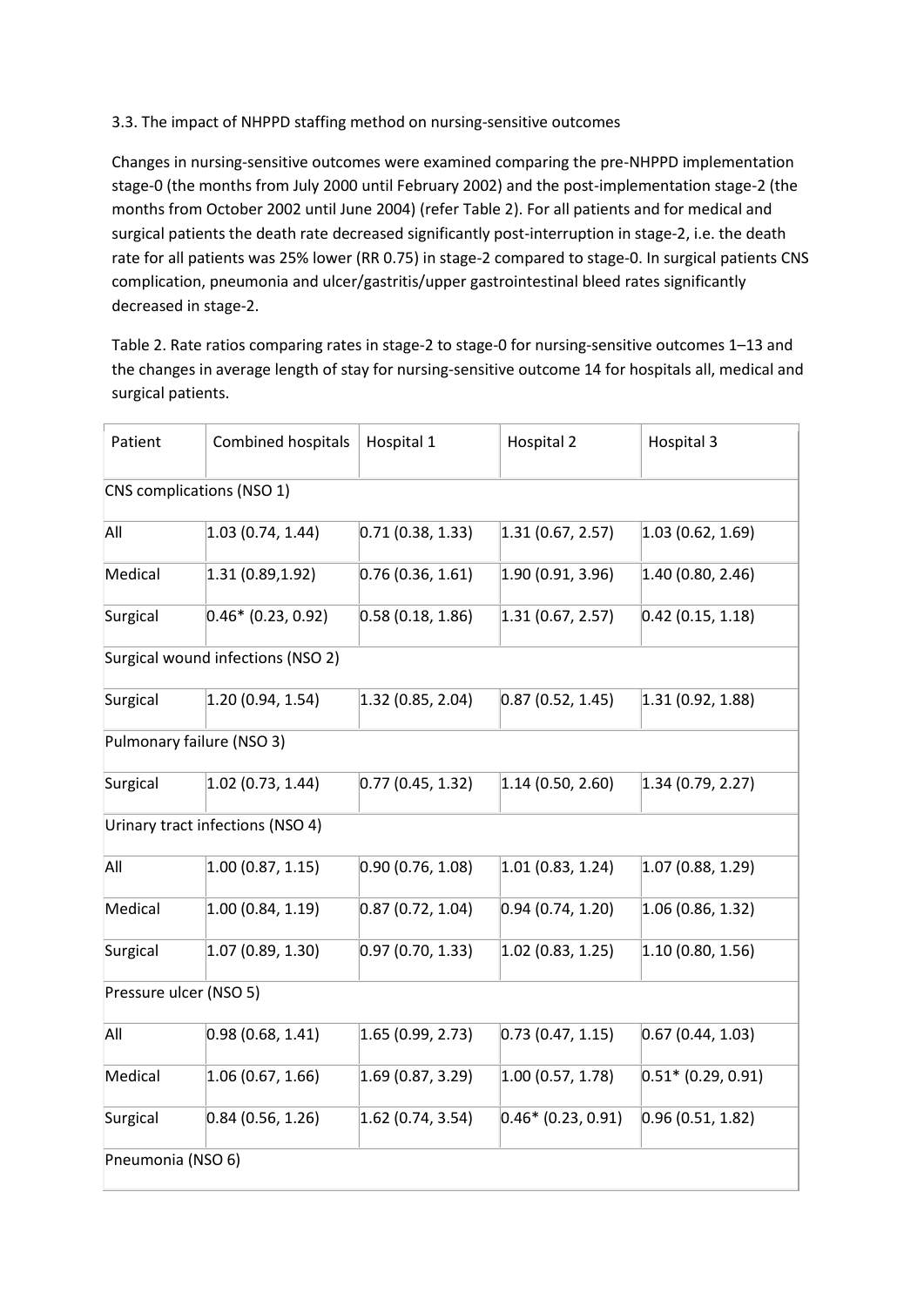| Patient                                    | Combined hospitals                | Hospital 1            | Hospital 2                                    | Hospital 3              |  |  |
|--------------------------------------------|-----------------------------------|-----------------------|-----------------------------------------------|-------------------------|--|--|
| All                                        | 0.95(0.79, 1.14)                  | (1.08(0.82, 1.41))    | 0.98(0.75, 1.28)                              | $0.75*$ (0.60, 0.95)    |  |  |
| Medical                                    | (1.07(0.83, 1.36))                | 1.19(0.83, 1.72)      | 1.22(0.85, 1.76)                              | 0.77(0.56, 1.07)        |  |  |
| Surgical                                   | $0.83*$ (0.70, 0.99)              | 0.96(0.66, 1.37)      | [0.94 (0.73, 1.21)]                           | 0.79(0.58, 1.07)        |  |  |
| DVT (NSO 7)                                |                                   |                       |                                               |                         |  |  |
| All                                        | 1.01(0.75, 1.36)                  | 1.29(0.79, 2.10)      | 1.15(0.68, 1.93)                              | 0.63(0.37, 1.07)        |  |  |
| Medical                                    | (1.23(0.85, 1.79))                | 1.39(0.75, 2.57)      | 1.55(0.83, 2.88)                              | 0.91(0.46, 1.79)        |  |  |
| Surgical                                   | 0.70(0.43, 1.15)                  | 1.15(0.52, 2.57)      | 1.15(0.68, 1.93)                              | $0.41*$ (0.17, 0.96)    |  |  |
|                                            | Ulcer/gastritis/UGI bleed (NSO 8) |                       |                                               |                         |  |  |
| All                                        | 0.76(0.55, 1.04)                  | $0.72$ (0.49, 1.07)   | 0.89(0.57, 1.38)                              | 0.80(0.51, 1.24)        |  |  |
| Medical                                    | 0.83(0.62, 1.11)                  | 1.16(0.71, 1.88)      | 0.73(0.43, 1.22)                              | 0.61(0.37, 1.01)        |  |  |
| Surgical                                   | $0.63*$ (0.43, 0.92)              | $0.41**$ (0.21, 0.80) | 0.89(0.56, 1.42)                              | (1.06(0.49, 2.28))      |  |  |
| Sepsis (NSO 9)                             |                                   |                       |                                               |                         |  |  |
| All                                        | 0.80(0.64, 1.01)                  | 1.15(0.82, 1.62)      | $0.58**$ (0.37, 0.89)                         | $0.68*$ (0.47, 0.96)    |  |  |
| Medical                                    | 0.80(0.57, 1.10)                  | 1.20(0.69, 2.11)      | 0.79(0.43, 1.48)                              | $0.54*(0.31, 0.92)$     |  |  |
| Surgical                                   | 0.82(0.61, 1.10)                  | 1.10(0.68, 1.77)      | $0.58**$ (0.37, 0.89)                         | 0.93(0.59, 1.47)        |  |  |
| Physiologic/metabolic derangement (NSO 10) |                                   |                       |                                               |                         |  |  |
| Surgical                                   | 1.14(0.93, 1.40)                  | (1.04, (0.74, 1.46))  | $(2.19***(1.38, 3.48) \mid 0.93(0.68, 1.26))$ |                         |  |  |
| Shock/cardiac arrest (NSO 11)              |                                   |                       |                                               |                         |  |  |
| All                                        | 0.91(0.62, 1.35)                  | $0.44**$ (0.24, 0.83) | 1.84(0.94, 3.6)                               | (1.26(0.74, 2.17))      |  |  |
| Medical                                    | $0.82$ (0.46, 1.45)               | $0.37*$ (0.16, 0.87)  | 0.97(0.36, 2.62)                              | (1.55(0.68, 3.54))      |  |  |
| Surgical                                   | 1.05(0.64, 1.71)                  | 0.55(0.22, 1.37)      | 1.94 (0.69, 5.43                              | (1.15(0.52, 2.51))      |  |  |
| Mortality (NSO 12)                         |                                   |                       |                                               |                         |  |  |
| All                                        | $0.75***(0.66, 0.87)$             | $0.74**$ (0.59, 0.91) | [0.81(0.64, 1.02)]                            | $0.71***$ (0.58, 0.86)  |  |  |
| Medical                                    | $ 0.76*** 0.64, 0.90\rangle$      | $0.76*$ (0.60, 0.96)  | 0.84(0.65, 1.09)                              | $[0.66***(0.53, 0.82)]$ |  |  |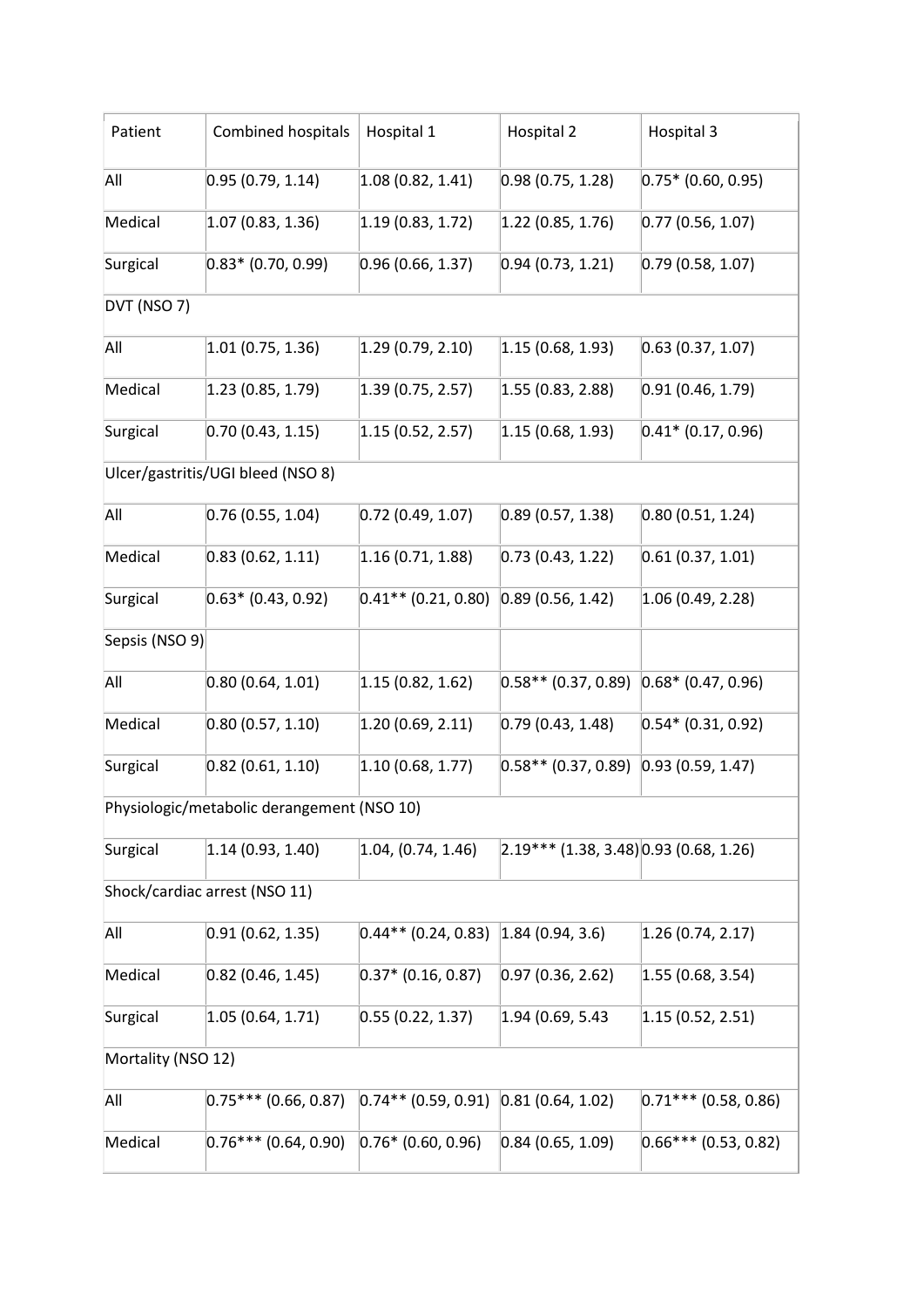| Patient                         | Combined hospitals            | Hospital 1             | Hospital 2         | Hospital 3                                                               |  |  |  |  |
|---------------------------------|-------------------------------|------------------------|--------------------|--------------------------------------------------------------------------|--|--|--|--|
| Surgical                        | $ 0.75*$ (0.59, 0.96)         | [0.66(0.43, 1.04)]     | 0.66(0.41, 1.07)   | 0.89(0.63, 1.28)                                                         |  |  |  |  |
|                                 | Failure to rescue (NSO 13)    |                        |                    |                                                                          |  |  |  |  |
| All                             | (1.05(0.85, 1.29))            | [0.91 (0.63, 1.32)]    | 1.22(0.82, 1.82)   | (1.10(0.78, 1.55))                                                       |  |  |  |  |
| Medical                         | (1.03(0.78, 1.35))            | 1.05(0.65, 1.68)       | (1.33(0.82, 2.18)) | 0.85(0.54, 1.31)                                                         |  |  |  |  |
| Surgical                        | 1.08 (0.78, 1.52)             | [0.74(0.41, 1.32)]     | 0.98(0.56, 1.93)   | (1.52(0.91, 2.54))                                                       |  |  |  |  |
| Average length of stay (NSO 14) |                               |                        |                    |                                                                          |  |  |  |  |
| All                             | +-0.36 (-0.36, 0.25)          | 10.44(0.33, 0.91)      |                    | +-0.08 (-0.52, 0.36) +-0.43 (-0.086, 0.01)                               |  |  |  |  |
| Medical                         | $\uparrow$ 0.06 (-0.32, 0.44) |                        |                    | $ 10.81**$ (0.17, 1.14) $ 10.05$ (-0.56, 0.66) $ 1-0.67*$ (-1.27, -0.06) |  |  |  |  |
| Surgical                        | $-0.18(-0.62, 0.27)$          | $[0.11 (-0.75, 0.54)]$ |                    | †−0.40 (−1.14, 0.34) †−0.02 (−0.76, 0.71)                                |  |  |  |  |

Key:  $Exp(B)$  = incidence-rate ratio;  $TB$  = maximum likelihood estimate; NSO = nursing-sensitive patient outcome.

\* p ≤ 0.05. \*\* p ≤ 0.01.

\*\*\*  $p \le 0.001$ .

In Hospital 1 three nursing-sensitive indicators significantly decreased in stage-2 and one indicator increased significantly. In surgical patients the rate of ulcer/gastritis/upper gastrointestinal bleeds decreased. Shock/cardiac arrest and mortality rates decreased in all patients and the medical subset of patients post-interruption in stage-2. The average length of stay for medical patients increased by an average of 0.81 days. In Hospital 2 two outcomes decreased significantly in stage-2 while one outcome increased significantly. In all patients and the surgical subset of patients, sepsis rates decreased significantly post-interruption. Surgical patients also experienced significantly lower pressure ulcer rates. Hospital 2 had the highest overall rate of pressure ulcers when comparing hospitals. Surgical patients also experienced a significant increase in physiologic/metabolic derangement with a 2.19 fold increase in the rate. The rates of six nursing-sensitive outcomes in Hospital 3 decreased significantly. All patients had lower rates of pneumonia, sepsis and mortality. Medical patients had lower rates of pressure ulcers, sepsis, mortality and length of stay decreased by 0.67 days on average. Surgical patients had lower rates of deep vein thrombosis.

When examining ward categories A, B, C and D (refer [Table 3\)](http://www.sciencedirect.com/science/article/pii/S0020748910002415#tbl0015), three nursing-sensitive outcome indicators changed significantly in category A ward (7.5 NHPPD) patients. Shock and cardiac arrest decreased in all patients and medical patients in stage-2. The rates of ulcer/gastritis/upper gastrointestinal bleeds also decreased in surgical patients in stage-2. The rate of pressure ulcers increased in all patients.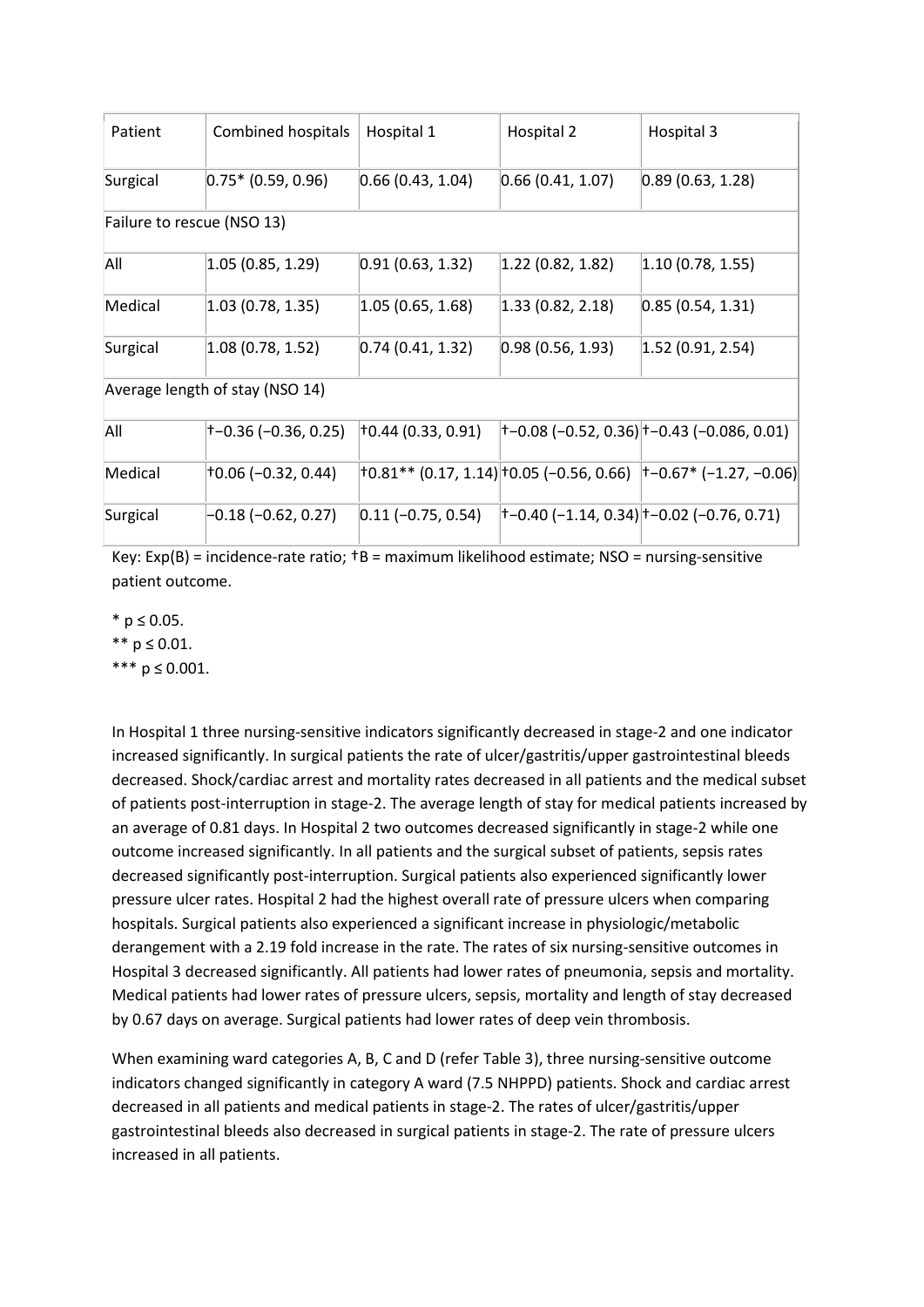Table 3. Effect of stage summarised by nursing-sensitive outcome, incidence-rate ratio (95% CI) and change in average length of stay (†).

| Patient                   | Category A                             | Category B                           | Category C                                | Category D            |  |  |
|---------------------------|----------------------------------------|--------------------------------------|-------------------------------------------|-----------------------|--|--|
| CNS complications (NSO 1) |                                        |                                      |                                           |                       |  |  |
| All                       | [0.98(0.42, 2.26)]                     | [0.62 (0.31, 1.24)]                  | 0.85(0.39, 1.89)                          | $0.82$ (0.30, 2.21)   |  |  |
|                           | Medical 1.05 (0.37, 2.97)              | 0.64(0.28, 1.44)                     | 1.14(0.42, 3.08)                          | 0.85(0.29, 2.49)      |  |  |
|                           | Surgical 0.64 (0.19, 2.17)             | [0.92 (0.31, 2.70)]                  | 1.55(0.46, 5.24)                          | $\left  + \right $    |  |  |
|                           | Surgical wound infections (NSO 2)      |                                      |                                           |                       |  |  |
|                           | Surgical 1.51 (0.93, 2.44)             | $\vert 1.20\vert (0.74, 1.96) \vert$ | 0.94(0.52, 1.72)                          | 1.83(0.64, 5.25)      |  |  |
|                           | Pulmonary failure (NSO 3)              |                                      |                                           |                       |  |  |
|                           | Surgical 0.77 (0.43, 1.38)             | 0.56(0.30, 1.05)                     | $\vert 1.39 \vert 0.63, 3.04 \vert$       | 0.70(0.23, 2.12)      |  |  |
|                           | Urinary tract infections (NSO 4)       |                                      |                                           |                       |  |  |
| All                       | $ 0.82\rangle$ (0.65, 1.03)            | [0.82 (0.67, 1.01)]                  | [0.97(0.77, 1.22)]                        | $0.75*$ (0.59, 0.95   |  |  |
|                           | Medical 0.81 (0.60, 1.10)              | $[0.78* (0.62, 0.98)]$               | [0.95(0.71, 1.26)]                        | $0.68**$ (0.52, 0.90) |  |  |
|                           | Surgical 0.84 (0.58, 1.23)             | [0.85(0.58, 1.25)]                   | [0.99(0.68, 1.44)]                        | 0.92(0.54, 1.57)      |  |  |
|                           | Pressure ulcer (NSO 5)                 |                                      |                                           |                       |  |  |
| All                       | $1.94*$ (1.01, 3.74) 1.40 (0.75, 2.61) |                                      | $\vert 1.80\, (0.99, 3.25) \vert$         | 0.82(0.44, 1.53)      |  |  |
|                           | Medical 1.53 (0.60, 3.88)              | $\vert 1.17\, (0.52, 2.64) \vert$    | $(3.15** (1.37, 7.27) 0.71 (0.32, 1.54))$ |                       |  |  |
|                           | Surgical 2.41 (0.94, 6.19)             | $\vert 2.10\, (0.78, 5.61) \vert$    | $ 1.12\rangle (0.47, 2.69\rangle$         | 1.17(0.32, 4.23)      |  |  |
| Pneumonia (NSO 6)         |                                        |                                      |                                           |                       |  |  |
| All                       | (1.00(0.74, 1.35))                     | [0.92 (0.70, 1.20)]                  | 1.20(0.86, 1.66)                          | 1.48 (0.97, 2.26)     |  |  |
| Medical                   | 1.04(0.63, 1.17)                       | 0.91(0.63, 1.32)                     | 1.35, (0.86, 2.12)                        | (1.50(0.90, 2.49))    |  |  |
| Surgical                  | 1.03(0.69, 1.54)                       | 0.87(0.57, 1.32)                     | 0.99(0.61, 1.60)                          | 1.11 (0.44, 2.83)     |  |  |
| DVT (NSO 7)               |                                        |                                      |                                           |                       |  |  |
| All                       | 0.98(0.55, 1.76)                       | 1.32(0.78, 2.44)                     | 1.58(0.83, 2.99)                          | 3.39(1.15, 9.96)      |  |  |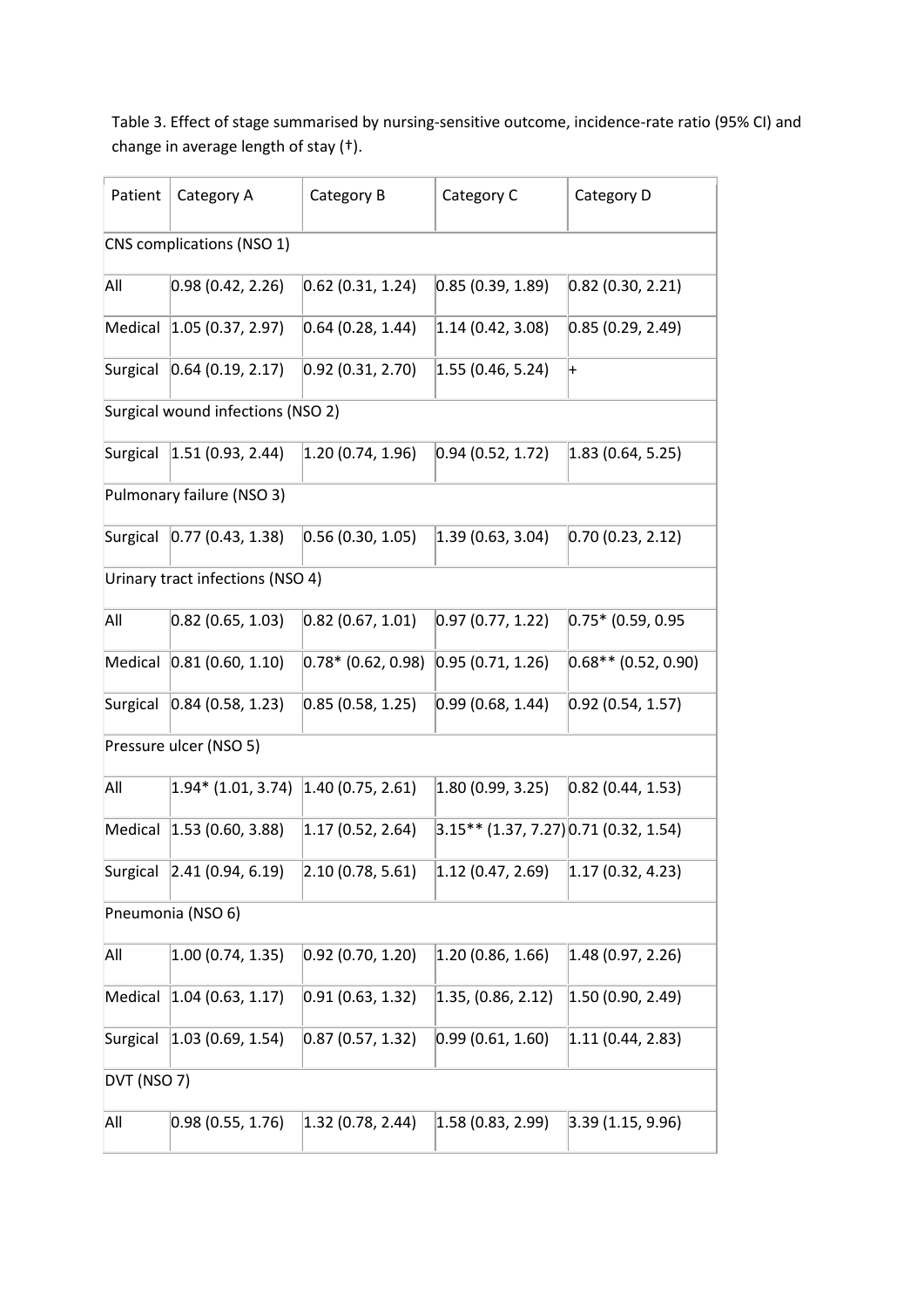| Patient                           | Category A                                                                                | Category B                                   | Category C                            | Category D                                                            |  |  |  |
|-----------------------------------|-------------------------------------------------------------------------------------------|----------------------------------------------|---------------------------------------|-----------------------------------------------------------------------|--|--|--|
|                                   | Medical 0.93 (0.43, 1.98)                                                                 | $\vert 1.30 \vert 0.68, 2.49 \rangle$        | $\vert 1.97\, (0.84, 4.64) \vert$     | 3.00(0.87, 10.28)                                                     |  |  |  |
|                                   | Surgical 1.05 (0.42, 2.61)                                                                | $\vert 1.23 \vert (0.49, 3.08) \vert$        | 1.09(0.41, 2.87)                      | 3.61(0.33, 39.31)                                                     |  |  |  |
| Ulcer/gastritis/UGI bleed (NSO 8) |                                                                                           |                                              |                                       |                                                                       |  |  |  |
| All                               | [0.85(0.54, 1.34)]                                                                        | [0.76(0.51, 1.10)]                           | [0.87(0.53, 1.42)]                    | 0.81(0.39, 1.69)                                                      |  |  |  |
|                                   | Medical 0.90 (0.40, 2.07)                                                                 | $\vert 1.32 \vert (0.79, 2.20) \vert$        | $\vert 1.49 \vert (0.79, 2.82) \vert$ | 0.98(0.43, 2.23)                                                      |  |  |  |
|                                   | Surgical 0.42* (0.18, 0.97) 1.16 (0.92, 1.31)                                             |                                              | $\vert 2.38^*$ (1.03, 5.51)           | $\left  + \right\rangle$                                              |  |  |  |
| Sepsis (NSO 9)                    |                                                                                           |                                              |                                       |                                                                       |  |  |  |
| All                               | 1.56(0.93, 2.62)                                                                          | [0.85(0.53, 1.35)]                           | $\vert 1.19 \vert (0.69, 2.05) \vert$ | 1.36(0.66, 2.80)                                                      |  |  |  |
|                                   | Medical  1.38 (0.62, 3.08)                                                                | 0.97(0.51, 1.86)                             | 1.25(0.58, 2.69)                      | 1.45(0.61, 3.48)                                                      |  |  |  |
|                                   | Surgical 1.56 (0.88, 2.76)                                                                | [0.79(0.44, 1.42)]                           | 1.09(0.51, 2.36)                      | 1.57(0.28, 8.74)                                                      |  |  |  |
|                                   | Physiologic/metabolic derangement (NSO 10)                                                |                                              |                                       |                                                                       |  |  |  |
| Surgical                          | $\vert 1.28 \vert 0.88, 1.85 \vert$                                                       | 0.98(0.66, 1.45)                             | [0.94 (0.60, 1.47)]                   | 0.76(0.31, 1.83)                                                      |  |  |  |
| Shock/cardiac arrest (NSO 11)     |                                                                                           |                                              |                                       |                                                                       |  |  |  |
| All                               | $[0.42*(0.19, 0.89)$ $[0.43**(0.22, 0.81)]0.61$ (0.25, 1.50)                              |                                              |                                       | 0.33(0.07, 1.48)                                                      |  |  |  |
|                                   | Medical $\vert 0.16***$ (0.05, 0.59) $\vert 0.37*$ (0.15, 0.93) $\vert 0.50$ (0.15, 1.65) |                                              |                                       | 0.25(0.04, 1.66)                                                      |  |  |  |
|                                   | Surgical 2.13 (0.34, 3.72) 2.81 (0.55, 6.00)                                              |                                              |                                       | $\vert 0.89 \vert (0.27, 2.91) \vert +10.45 \vert (0.04, 5.01) \vert$ |  |  |  |
| Mortality (NSO 12)                |                                                                                           |                                              |                                       |                                                                       |  |  |  |
| All                               | 0.80(0.61, 1.05)                                                                          | $[0.72**(0.57, 0.91)]0.72* (0.55, 0.94)$     |                                       | 1.01(0.66, 1.55)                                                      |  |  |  |
| Medical                           | 0.78(0.56, 1.08)                                                                          | $[0.74* (0.57, 0.97)$ $[0.69* (0.51, 0.95)]$ |                                       | 1.09(0.68, 1.74)                                                      |  |  |  |
| Surgical                          | 1.06(0.66, 1.69)                                                                          | 1.19(0.74, 1.93)                             | [0.95(0.59, 1.51)]                    | $ +0.52(0.15, 1.77) $                                                 |  |  |  |
| Failure to rescue (NSO 13)        |                                                                                           |                                              |                                       |                                                                       |  |  |  |
| All                               | $ 1.04\rangle$ (0.66, 1.65)                                                               | [0.81(0.54, 1.22)]                           | [0.99(0.61, 1.61)]                    | 1.27(0.64, 2.52)                                                      |  |  |  |
| Medical                           | [0.94 (0.48, 1.87)]                                                                       | [0.97(0.58, 1.62)]                           | $ 1.02\rangle$ (0.54, 1.91)           | (1.66(0.76, 3.64))                                                    |  |  |  |
| Surgical                          | $\vert 1.29 \vert (0.64, 2.57) \vert$                                                     | 1.87(0.92, 3.80)                             | [0.78(0.39, 1.56)]                    | $ +0.61(0.10, 3.62) $                                                 |  |  |  |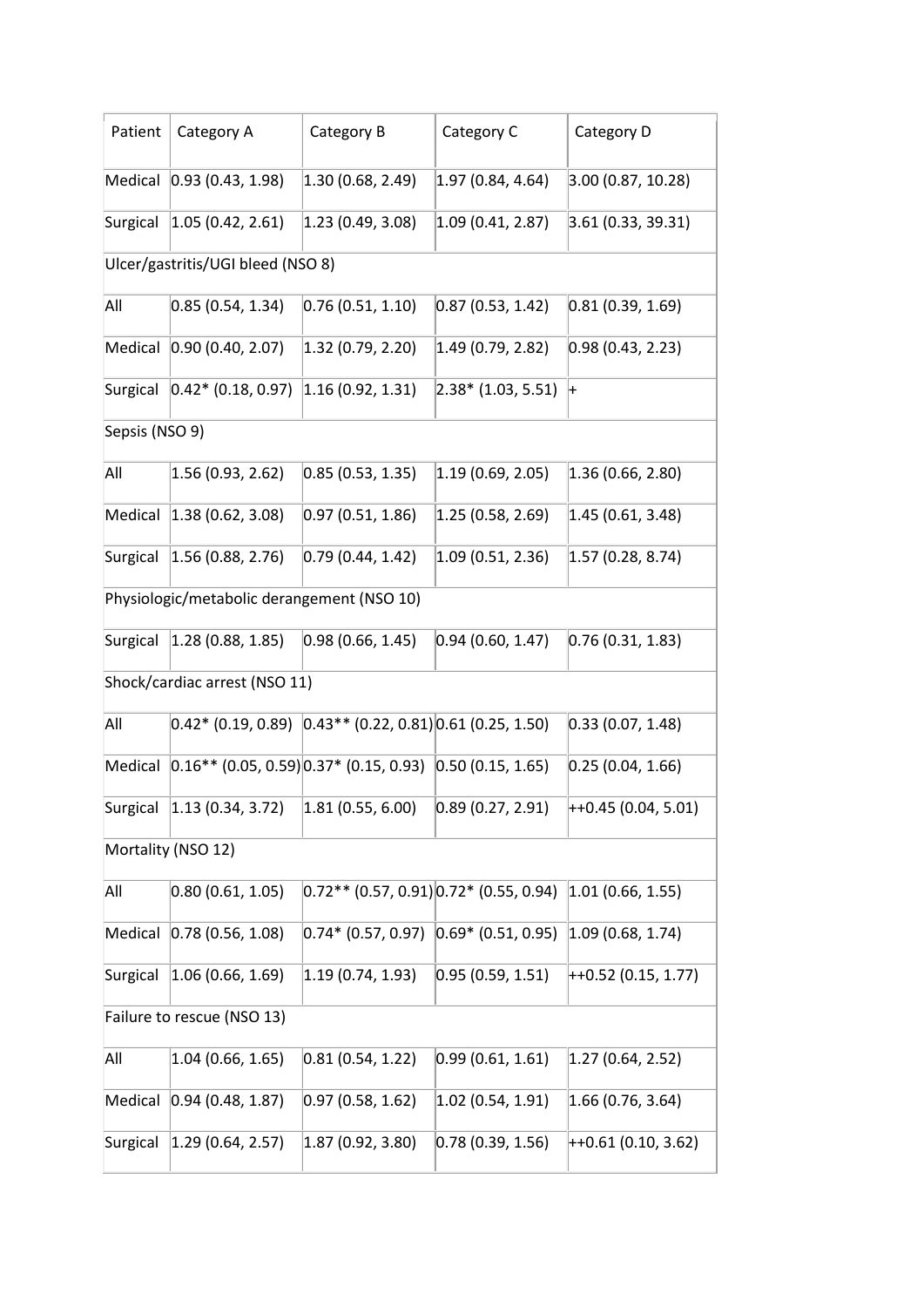| Patient                             | Category A           | Category B | Category C | Category D                                                                                                                                                      |  |  |  |
|-------------------------------------|----------------------|------------|------------|-----------------------------------------------------------------------------------------------------------------------------------------------------------------|--|--|--|
| Average length of stay (NSO 14) (†) |                      |            |            |                                                                                                                                                                 |  |  |  |
| All                                 | $ 1.58$ (-0.35, 3.5) |            |            | $\vert 1.06$ (-0.87, 2.98) $\vert 1.28$ (-0.65, 3.20) $\vert$ -2.19* (-3.91, -0.47)                                                                             |  |  |  |
|                                     |                      |            |            | Medical $\left[0.88(-1.21, 2.96) \right]$ $\left[0.74(-1.35, 2.83) \right]$ $\left[1.27(-0.82, 3.36) \right]$ $\left[-2.26 \right]$ $\left[-4.11, -0.41\right]$ |  |  |  |
| Surgical                            |                      |            |            | $\vert 1.98 \, (-0.60, 4.55) \, \vert -0.92 \, (-2.16, 3.99) \vert 0.91 \, (-1.67, 3.48) \, \vert -3.47^* \, (-6.54, -0.39) \vert$                              |  |  |  |

Key:  $t =$  change in average length of stay; NSO = nursing-sensitive patient outcome.

Note: + unable to calculate as no nursing-sensitive outcomes were observed in stage-2. ++ crude (unadjusted) rate ratios were calculated as there was insufficient data to satisfy convergence criteria in the multivariate model.

\* p ≤ 0.05.  $*$  *n* ≤ 0.01.

In category B wards (6 NHPPD) three nursing-sensitive outcomes decreased significantly. Shock and cardiac arrest rates and mortality rates declined in all patients and medical patients. In medical patients, urinary tract infection rates decreased.

In category C wards (5.75 NHPPD) mortality rates decreased significantly in all patients and medical patients significantly. On the other hand, pressure ulcer rates increased significantly in medical patients. Surgical patients' ulcer/gastritis/upper gastrointestinal bleed rates also increased.

In category D wards (5 NHPPD) three nursing-sensitive outcomes changed. All patients and medical patients experienced significant decreases in urinary tract infection rates. Average length of stay decreased significantly in each patient group. On the other hand, deep vein thrombosis rates increased significantly in all patients.

# 4. Conclusions

This study demonstrates that the increases in nurse hours after implementation of the NHPPD staffing method, which was designed to address nursing workload, improved a number of patient outcomes. The increase in nursing hours following implementation was significantly associated with a 25–26% decrease in mortality rates. In addition, surgical patients had a 54% drop in central nervous system complication rates, a 17% decrease in pneumonia, and a 37% reduction in ulcer/gastritis/upper gastrointestinal bleed rates. These significant improvements in patient outcomes are also shown when each hospital's combined ward categories were analysed, with improvements in eight nursing-sensitive outcomes. Patients had significant decreases in the rates of mortality (26% Hospital 1, 29% Hospital 3), shock/cardiac arrest (56% Hospital 1), pneumonia (25% Hospital 3), and sepsis (42% Hospital 2, 32% Hospital 3) after implementation of the NHPPD staffing method. The medical subset of patients also had significant reductions in the rates of mortality (24% Hospitals 1 and 3), shock/cardiac arrest (63% Hospital 1), pressure ulcer rates (49% Hospital 3), sepsis (46% Hospital 3), and average length of stay (0.67 of a day Hospital 3). The surgical subset of patients also had a significant drop in rates of ulcers/gastritis/upper gastrointestinal bleeds (56%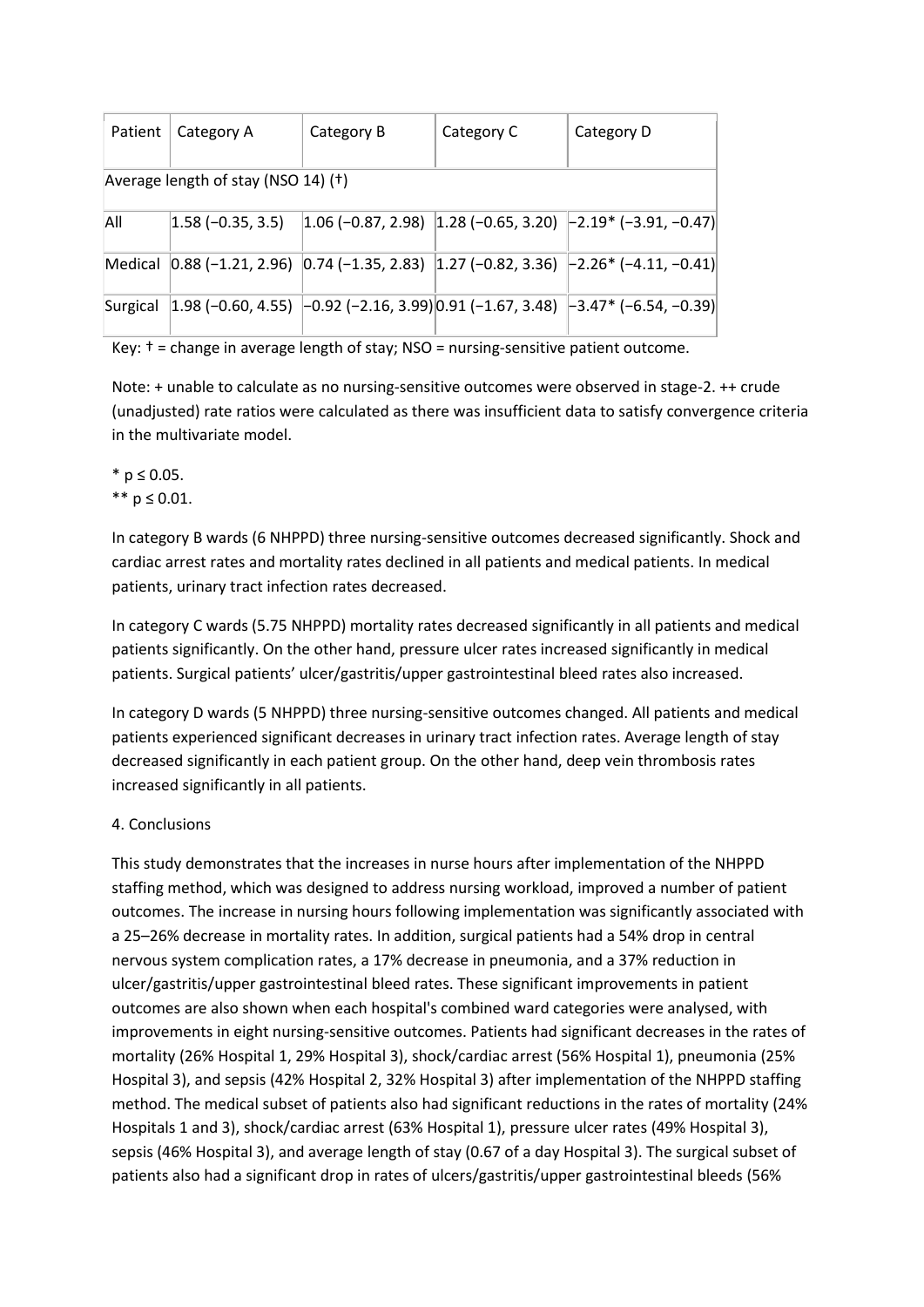Hospital 1), pressure ulcers (54% Hospital 2), sepsis (42% Hospital 2), and deep vein thrombosis (59% Hospital 3). These findings suggest increasing nursing hours may deliver better patient outcomes. Variability between hospitals also suggests other factors, such as the work environment, may also have an impact on the findings.

The analysis of ward categories demonstrates improved patient outcomes at ward level, with significant decreases in the rates of five nursing-sensitive outcome indicators in stage-2 following implementation of NHPPD. The increase in the rates of three nursing-sensitive outcome indicators may be a consequence of the significant increase in DRG weight experienced in stage-2 of the study and possible increasing patient complexity and co-morbidity over the study period. However, as the DRG weight was not included in the modelling this cannot be determined. Increases in nursing hours prescribed under the mandated NHPPD staffing method were associated with improved patient outcomes.

These findings support the value of increased surveillance of patients by nurses to reduce death and adverse events as found by others [\(\[Aiken et al., 2003\],](http://www.sciencedirect.com/science/article/pii/S0020748910002415#bib0010) [\[Aiken et al., 2002\],](http://www.sciencedirect.com/science/article/pii/S0020748910002415#bib0015) [\[Needleman et al., 2002\]](http://www.sciencedirect.com/science/article/pii/S0020748910002415#bib0140) and [\[Tourangeau et al., 2006\]\)](http://www.sciencedirect.com/science/article/pii/S0020748910002415#bib0170). Other published evaluations of the mandated nurse-to-patient ratios in California (where minimum ratios were established by type of unit, for example medical–surgical units), found no evident change in adverse events or patient length of stay [\(\[Bolton et al., 2007\],](http://www.sciencedirect.com/science/article/pii/S0020748910002415#bib0035) [\[Donaldson et al., 2005\]](http://www.sciencedirect.com/science/article/pii/S0020748910002415#bib0065) an[d \[Spetz et al., 2009\]\)](http://www.sciencedirect.com/science/article/pii/S0020748910002415#bib0165).

This study has a number of strengths including extensive and careful data cleansing, accurate and reliable case-mix data and accurate nursing hours allocated at ward level. The nursing-sensitive outcomes were based on a carefully considered methodology [\(Needleman et al., 2001\)](http://www.sciencedirect.com/science/article/pii/S0020748910002415#bib0145). In addition, this study was able to match nursing hours to specific wards and then match wards to the NHPPD ward category. However, a more complex individual measure of patient risk aggregated by hospital may have strengthened the study. It may also have assisted in explaining the variation between hospitals and ward categories. Mortality in this study was defined as a death that occurred while admitted in hospital as part of the episode of care. If patients were discharged to other settings and subsequently died from a complication related to that admission, the death was not captured in the study. Consequently, the mortality rate may be lower than if 30-day mortality were utilised. However, it is the surveillance role of nurses providing acute care that, when required, rescues the patient from deterioration [\(Aiken, 2002\)](http://www.sciencedirect.com/science/article/pii/S0020748910002415#bib0005). In this context, death outside the hospital is possibly less relevant to the study outcomes.

In conclusion, this study found an association between implementing the NHPPD staffing method in WA public hospitals (and the associated increase in nursing hours) and improvements in patient safety. Specifically, when examining hospital-level data, there have been significant reductions in the rates of nine nursing-sensitive patient outcome indicators following implementation of NHPPD. Seven significant reductions in the rate of mortality occurred following implementation of the NHPPD staffing method, four significant reductions in the rates of sepsis occurred, two significant reductions in the rates of pressure ulcers, pneumonia, ulcer/gastritis/upper gastrointestinal bleeds, shock/cardiac arrest, and length of stay occurred and one significant reduction in the rate of CNS complications and deep vein thrombosis occurred. At ward or unit level there have been significant reductions in the rates of five nursing-sensitive outcome indicators following implementation of NHPPD. Four significant reductions in mortality and shock/cardiac arrest occurred, three significant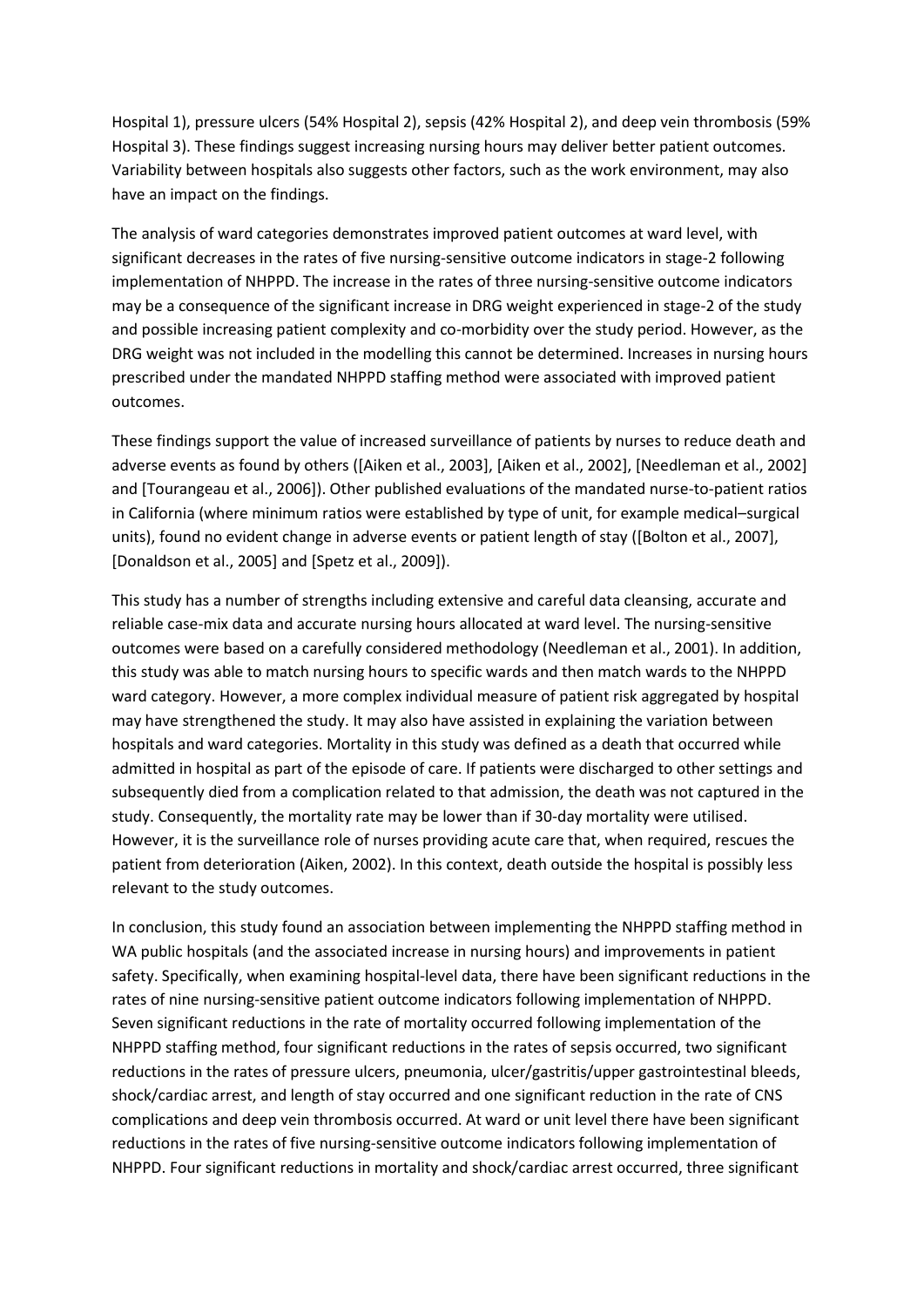reductions in urinary tract infections and length of stay occurred, and two significant reductions in ulcer/gastritis/upper gastrointestinal bleeds and pressure ulcers occurred following implementation of NHPPD.

These findings are also consistent with other studies [\(\[Duffield et al., in press\]](http://www.sciencedirect.com/science/article/pii/S0020748910002415#bib0070) and [\[McCloskey and](http://www.sciencedirect.com/science/article/pii/S0020748910002415#bib0135)  [Diers, 2005\]\)](http://www.sciencedirect.com/science/article/pii/S0020748910002415#bib0135) where nursing-sensitive outcomes were used. Specifically these studies also found CNS complications, urinary tract infections, pressure ulcers, pneumonia, ulcer/gastritis/upper gastrointestinal bleeds, sepsis, physiologic/metabolic derangement and shock/cardiac arrest were significantly associated with changes in nurse staffing. These studies had similar variation and not all of the 14 nursing-sensitive outcomes had significant changes. Finally, the NHPPD method is silent on skill mix which is also an important determinant of patient outcomes [\(\[Needleman et al., 2002\]](http://www.sciencedirect.com/science/article/pii/S0020748910002415#bib0140) and [\[Tourangeau et al., 2006\]\)](http://www.sciencedirect.com/science/article/pii/S0020748910002415#bib0170) and warrants further examination.

While the debate continues in regard to the benefits or otherwise of mandated nurse staffing [\(\[Bolton et al., 2007\],](http://www.sciencedirect.com/science/article/pii/S0020748910002415#bib0035) [\[Donaldson et al., 2005\],](http://www.sciencedirect.com/science/article/pii/S0020748910002415#bib0065) [\[Seago, 2002\]](http://www.sciencedirect.com/science/article/pii/S0020748910002415#bib0155) and [\[Sochalski et al., 2008\]\)](http://www.sciencedirect.com/science/article/pii/S0020748910002415#bib0160), this study suggests that the introduction of minimum staffing levels through an arbitrated process, linked to individual ward categories developed in the NHPPD staffing method, may improved patient outcomes over time. From a policy perspective some authors have argued that it is premature to mandate minimum staffing levels [\(\[Gerdtz and Nelson, 2007\],](http://www.sciencedirect.com/science/article/pii/S0020748910002415#bib0085) [\[Lang et al., 2004\]](http://www.sciencedirect.com/science/article/pii/S0020748910002415#bib0115) and [\[Mark et al.,](http://www.sciencedirect.com/science/article/pii/S0020748910002415#bib0120)  [2007\]\)](http://www.sciencedirect.com/science/article/pii/S0020748910002415#bib0120). Yet, the literature has demonstrated that the levels of nurse staffing and the skill mix of those nurses in hospitals remain the most persistent and prominent nursing organisational characteristics for predicting patient outcomes [\(\[Kane et al., 2007a\]](http://www.sciencedirect.com/science/article/pii/S0020748910002415#bib0105) and [\[Kane et al., 2007b\]\)](http://www.sciencedirect.com/science/article/pii/S0020748910002415#bib0110). This study supports increased nursing hours achieved through a mandated staffing method, NHPPD benefits patient safety even though the staffing method could be further refined. Accepted staffing norms, based on evidence, would improve patient safety. It is time to act and implement mandated staffing based on the evidence to date. These methods then need thorough evaluation over time to refine them and to understand what might be driving the variations in some nursing-sensitive outcomes.

Conflict of interest: None declared.

Funding: The Western Australian Nurses Memorial Charitable Trust of AU\$19,613.00. The funders did not have any role in the conduct of the research.

Ethical approval: Human Research Ethics Committee, University of Technology, Sydney, 2006-201A. Human Research Ethics Committee, Sir Charles Gairdner Hospital, Perth, Trial No.: 2006-099.

#### Acknowledgement

The Western Australian Nurses Memorial Charitable Trust Grant of AU\$19,613.00.

#### References

[Aiken, 2002](http://www.sciencedirect.com/science/article/pii/S0020748910002415#bbib0005) L.H. Aiken, Superior outcomes for magnet hospitals: the evidence base. In: M.L. McClure and A.S. Hinshaw, Editors, Magnet Hospitals Revisited: Attraction and Retention of Professional Nurses, American Nurse Publishing, Washington, DC (2002), pp. 61–79.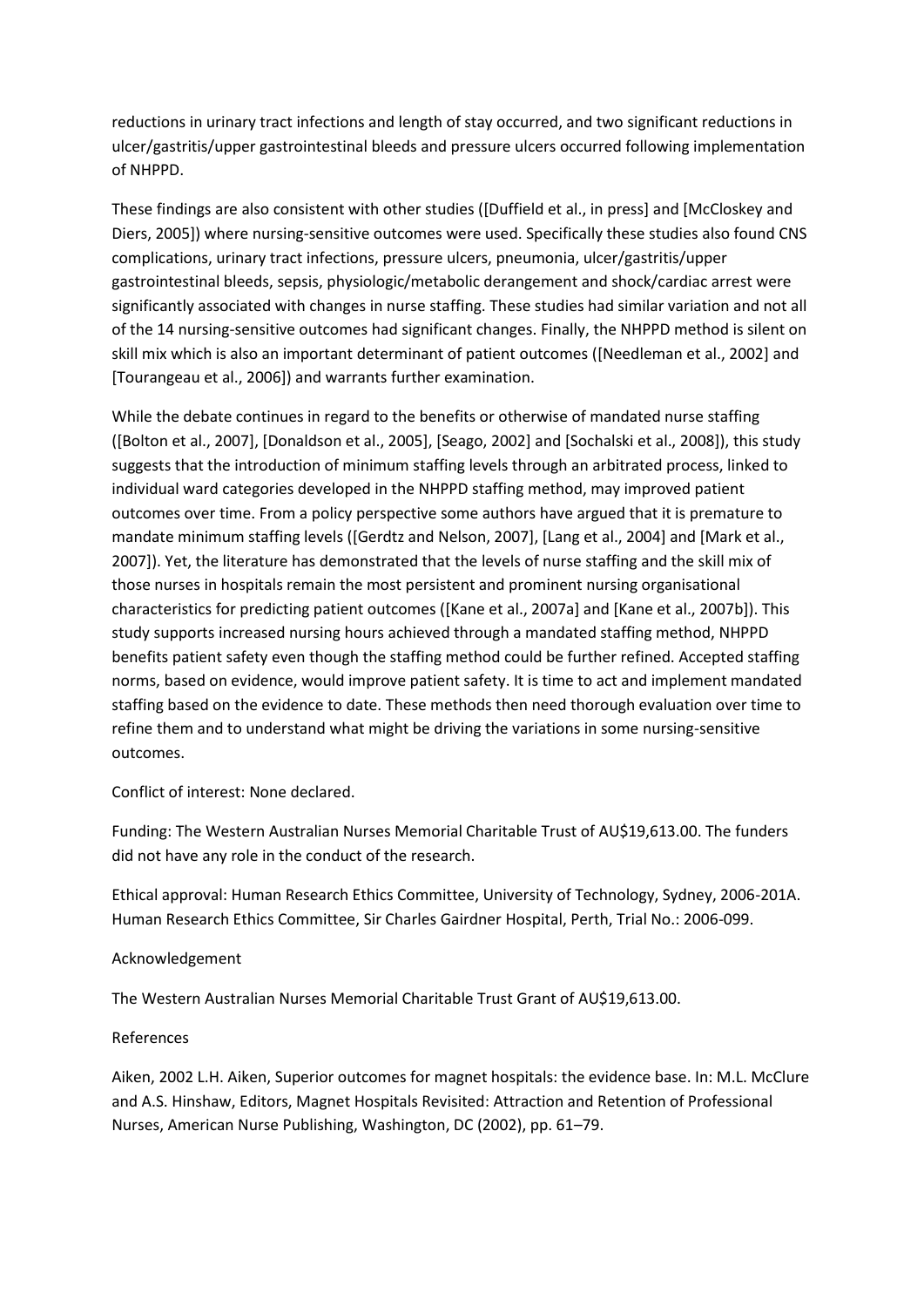[Aiken et al., 2003](http://www.sciencedirect.com/science/article/pii/S0020748910002415#bbib0010) L.H. Aiken, S.P. Clarke, R.B. Cheung, D.M. Sloane and J.H. Silber, Educational levels of hospital nurses and surgical patient mortality, Journal of the American Medical Association 290 (12) (2003), pp. 1617–1623. Full Text [via CrossRef](http://www.sciencedirect.com/science?_ob=RedirectURL&_method=outwardLink&_partnerName=3&_origin=article&_zone=art_page&_targetURL=http%3A%2F%2Fdx.doi.org%2F10.1001%252Fjama.290.12.1617&_acct=C000052520&_version=1&_userid=1385697&md5=78bf8d9d3c467d5fc3dbd40c31e24c41) | [View Record in Scopus](http://www.sciencedirect.com/science?_ob=RedirectURL&_method=outwardLink&_partnerName=655&_origin=article&_zone=art_page&_targetURL=http%3A%2F%2Fwww.scopus.com%2Finward%2Frecord.url%3Feid%3D2-s2.0-0141573545%26partnerID%3D10%26rel%3DR3.0.0%26md5%3Da413ab6b285930cd858b6eb411b66d56&_acct=C000052520&_version=1&_userid=1385697&md5=ca76149b8ca3299fa1052008a832c200) | [Cited By in Scopus \(451\)](http://www.sciencedirect.com/science?_ob=RedirectURL&_method=outwardLink&_partnerName=656&_origin=article&_zone=art_page&_targetURL=http%3A%2F%2Fwww.scopus.com%2Finward%2Fcitedby.url%3Feid%3D2-s2.0-0141573545%26partnerID%3D10%26rel%3DR3.0.0%26md5%3Da413ab6b285930cd858b6eb411b66d56&_acct=C000052520&_version=1&_userid=1385697&md5=bb0848c56fed80c3fd30bdafc4e208fb)

[Aiken et al., 2002](http://www.sciencedirect.com/science/article/pii/S0020748910002415#bbib0015) L.H. Aiken, S.P. Clarke, D.M. Sloane, J.A. Sochalski and J.H. Silber, Hospital nurse staffing and patient mortality, nurse burnout, and job dissatisfaction, Journal of the American Medical Association 288 (16) (2002), pp. 1987–1993. Full Text [via CrossRef](http://www.sciencedirect.com/science?_ob=RedirectURL&_method=outwardLink&_partnerName=3&_origin=article&_zone=art_page&_targetURL=http%3A%2F%2Fdx.doi.org%2F10.1001%252Fjama.288.16.1987&_acct=C000052520&_version=1&_userid=1385697&md5=a20da9b8746d66571bfbe058f1c130c1) | [View Record in Scopus](http://www.sciencedirect.com/science?_ob=RedirectURL&_method=outwardLink&_partnerName=655&_origin=article&_zone=art_page&_targetURL=http%3A%2F%2Fwww.scopus.com%2Finward%2Frecord.url%3Feid%3D2-s2.0-0037164054%26partnerID%3D10%26rel%3DR3.0.0%26md5%3D62cd8bfb7bd194144a6fc45c21e402f5&_acct=C000052520&_version=1&_userid=1385697&md5=615a7e2b5472f18aa795978bb3a16b15) | [Cited By in Scopus \(1252\)](http://www.sciencedirect.com/science?_ob=RedirectURL&_method=outwardLink&_partnerName=656&_origin=article&_zone=art_page&_targetURL=http%3A%2F%2Fwww.scopus.com%2Finward%2Fcitedby.url%3Feid%3D2-s2.0-0037164054%26partnerID%3D10%26rel%3DR3.0.0%26md5%3D62cd8bfb7bd194144a6fc45c21e402f5&_acct=C000052520&_version=1&_userid=1385697&md5=b917ddb5618524873120d915395164ec)

[Australian Bureau of Statistics, 2008](http://www.sciencedirect.com/science/article/pii/S0020748910002415#bbib0020) Australian Bureau of Statistics, 2008. 3101.0 Australian Demographic Statistics, December 2008. Australian Bureau of Statistics, Canberra.

[Australian Industrial Relations Commission, 2002](http://www.sciencedirect.com/science/article/pii/S0020748910002415#bbib0025) Australian Industrial Relations Commission, 2002. Exceptional Matters Order. Sydney.

[Australian Industrial Relations Commission, 2000](http://www.sciencedirect.com/science/article/pii/S0020748910002415#bbib0030) Australian Industrial Relations Commission, 2000. Notification of Industrial Dispute Victorian Hospitals' Industrial Association and Australian Nursing Federation Nurses (Victorian Health Services) Award 1992. Australian Industrial Relations Commission, Melbourne.

[Bolton et al., 2007](http://www.sciencedirect.com/science/article/pii/S0020748910002415#bbib0035) L.B. Bolton, C.E. Aydin, N. Donaldson, D.S. Brown, M. Sandhu, M. Fridman and H.U. Aronow, Mandated nurse staffing ratios in California: a comparison of staffing and nursingsensitive outcomes pre- and post-regulation, Policy, Politics, & Nursing Practice 8 (4) (2007), pp. 238–255.

[Buchan and Aiken, 2008](http://www.sciencedirect.com/science/article/pii/S0020748910002415#bbib0040) J. Buchan and L.H. Aiken, Solving nursing shortages: a common priority, Journal of Clinical Nursing 17 (2008), pp. 3262–3268. Full Text [via CrossRef](http://www.sciencedirect.com/science?_ob=RedirectURL&_method=outwardLink&_partnerName=3&_origin=article&_zone=art_page&_targetURL=http%3A%2F%2Fdx.doi.org%2F10.1111%252Fj.1365-2702.2008.02636.x&_acct=C000052520&_version=1&_userid=1385697&md5=ed96292a69e5758231280d8fb077ae4f) | [View Record in Scopus](http://www.sciencedirect.com/science?_ob=RedirectURL&_method=outwardLink&_partnerName=655&_origin=article&_zone=art_page&_targetURL=http%3A%2F%2Fwww.scopus.com%2Finward%2Frecord.url%3Feid%3D2-s2.0-56149110028%26partnerID%3D10%26rel%3DR3.0.0%26md5%3De600432e77e7f72b0e4a51d823271cce&_acct=C000052520&_version=1&_userid=1385697&md5=6c48b666a5a58137274ead58e69c22b7) | [Cited By in Scopus \(20\)](http://www.sciencedirect.com/science?_ob=RedirectURL&_method=outwardLink&_partnerName=656&_origin=article&_zone=art_page&_targetURL=http%3A%2F%2Fwww.scopus.com%2Finward%2Fcitedby.url%3Feid%3D2-s2.0-56149110028%26partnerID%3D10%26rel%3DR3.0.0%26md5%3De600432e77e7f72b0e4a51d823271cce&_acct=C000052520&_version=1&_userid=1385697&md5=b1c912b883caf36753a8abb3f3b754b2)

[Cook and Campbell, 1979](http://www.sciencedirect.com/science/article/pii/S0020748910002415#bbib0045) T.D. Cook and D.T. Campbell, Quasi-Experimentation: Design & Analysis Issues for Field Settings, Houghton Mifflin Company, Boston (1979).

[Coroner's Court, 2008](http://www.sciencedirect.com/science/article/pii/S0020748910002415#bbib0050) Coroner's Court, 2008. Inquest into the Death of Margaret Winter [2008] NTMC 049. Coroners Court, Northern Territory, Darwin, pp. 1–39.

[Department of Health, 2006](http://www.sciencedirect.com/science/article/pii/S0020748910002415#bbib0055) Department of Health, 2006. Department of Health Human Resource Data Warehouse. Department of Health, Perth.

[Department of Health, 2005](http://www.sciencedirect.com/science/article/pii/S0020748910002415#bbib0060) Department of Health, 2005. Nurse Hours per Patient Day Resource Allocations from March 2002 to July 2005. Department of Health, Perth.

[Donaldson et al., 2005](http://www.sciencedirect.com/science/article/pii/S0020748910002415#bbib0065) N. Donaldson, L.B. Bolton, D. Brown, J.D. Elashoff and M. Sandhu, Impact of California's licensed nurse–patient ratios on unit-level nurse staffing and patient outcomes, Policy, Politics, & Nursing Practice 6 (3) (2005), pp. 198–210. Full Text [via CrossRef](http://www.sciencedirect.com/science?_ob=RedirectURL&_method=outwardLink&_partnerName=3&_origin=article&_zone=art_page&_targetURL=http%3A%2F%2Fdx.doi.org%2F10.1177%252F1527154405280107&_acct=C000052520&_version=1&_userid=1385697&md5=06f21df1e4fd6cb469acb1e72d81c269) [| View Record in Scopus](http://www.sciencedirect.com/science?_ob=RedirectURL&_method=outwardLink&_partnerName=655&_origin=article&_zone=art_page&_targetURL=http%3A%2F%2Fwww.scopus.com%2Finward%2Frecord.url%3Feid%3D2-s2.0-33244470783%26partnerID%3D10%26rel%3DR3.0.0%26md5%3D110558d722ebf6dd54d90b92c04f4481&_acct=C000052520&_version=1&_userid=1385697&md5=b29b805793c1aa0729c34b0b6da64db8) [| Cited By in Scopus \(46\)](http://www.sciencedirect.com/science?_ob=RedirectURL&_method=outwardLink&_partnerName=656&_origin=article&_zone=art_page&_targetURL=http%3A%2F%2Fwww.scopus.com%2Finward%2Fcitedby.url%3Feid%3D2-s2.0-33244470783%26partnerID%3D10%26rel%3DR3.0.0%26md5%3D110558d722ebf6dd54d90b92c04f4481&_acct=C000052520&_version=1&_userid=1385697&md5=ef77dd6dcabd7345175461947c296c04)

[Duffield et al., in press](http://www.sciencedirect.com/science/article/pii/S0020748910002415#bbib0070) Duffield, C., Diers, D., O'Brien Pallas, L., Aisbett, C., Roche, M., King, M., Aisbett, K., in press. Nursing staffing, nursing workload, the work environment and patient outcomes. Applied Nursing Research, [doi:10.1016/j.apnr.2009.12.004.](http://www.sciencedirect.com/science?_ob=RedirectURL&_method=externObjLink&_locator=doi&_issn=00207489&_origin=article&_zone=art_page&_plusSign=%2B&_targetURL=http%253A%252F%252Fdx.doi.org%252F10.1016%252Fj.apnr.2009.12.004)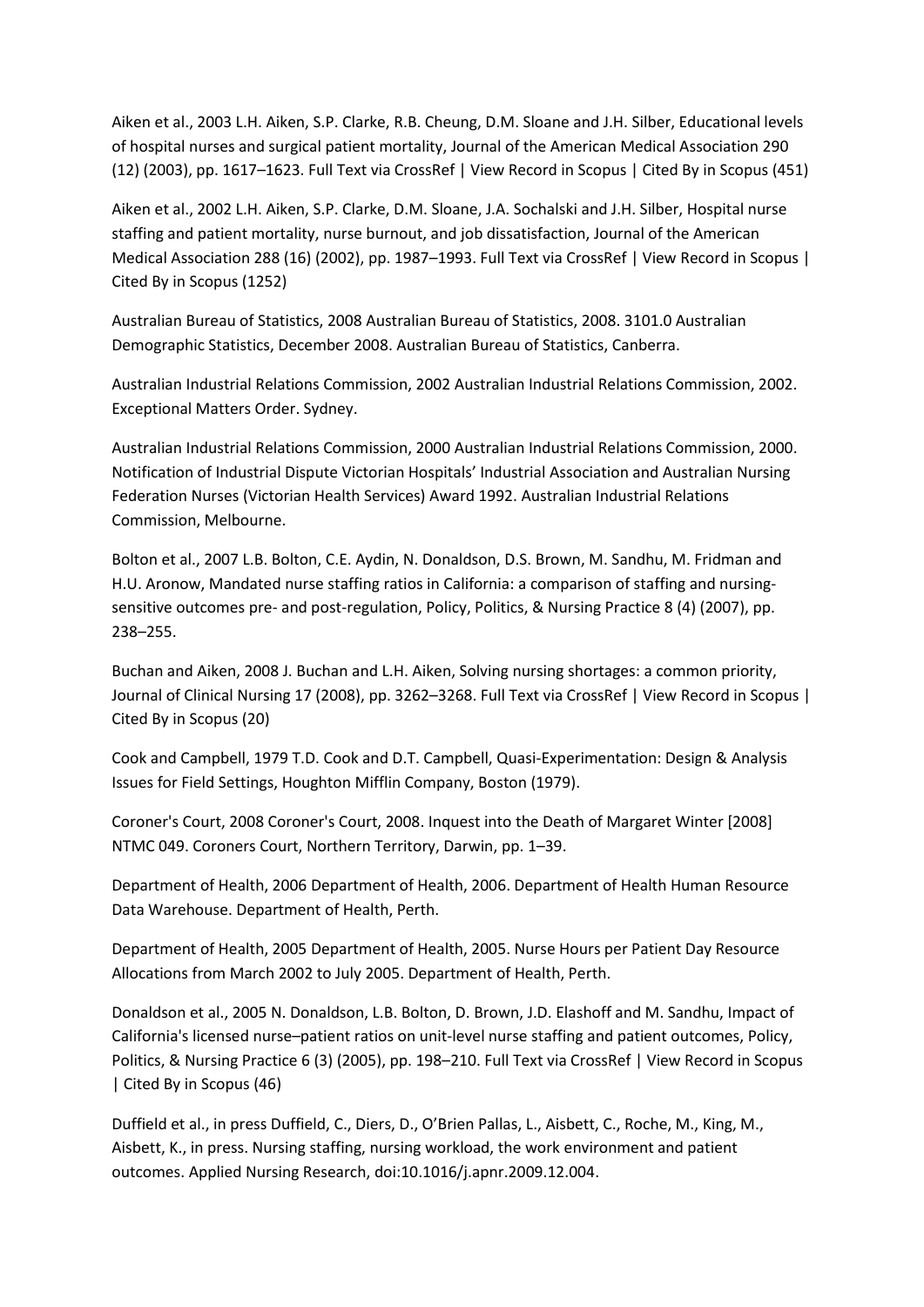[Duffield et al., 2009](http://www.sciencedirect.com/science/article/pii/S0020748910002415#bbib0075) C. Duffield, M. Roche, L. O'Brien-Pallas, D.K. Diers, C. Aisbett, K. Aisbett and C. Homer, Nursing Workload and Staffing: Impact on Patients and Staff, University of Technology, Sydney (2009).

[Duffield et al., 2007](http://www.sciencedirect.com/science/article/pii/S0020748910002415#bbib0080) C. Duffield, M. Roche, L. O'Brien-Pallas, D.K. Diers, C. Aisbett, K. Aisbett, M. King and J. Hall, Glueing it Together: Nurses, Their Work Environment and Patient Safety, University of Technology, Sydney, Broadway (2007).

[Gerdtz and Nelson, 2007](http://www.sciencedirect.com/science/article/pii/S0020748910002415#bbib0085) M.F. Gerdtz and S. Nelson, 5–20: a model of minimum nurse-to-patient ratios in Victoria, Australia, Journal of Nursing Management 15 (2007), pp. 64–71. [Full Text](http://www.sciencedirect.com/science?_ob=RedirectURL&_method=outwardLink&_partnerName=3&_origin=article&_zone=art_page&_targetURL=http%3A%2F%2Fdx.doi.org%2F10.1111%252Fj.1365-2934.2006.00657.x&_acct=C000052520&_version=1&_userid=1385697&md5=204efc6337d26f62d88a5a3ee8d84359) via [CrossRef](http://www.sciencedirect.com/science?_ob=RedirectURL&_method=outwardLink&_partnerName=3&_origin=article&_zone=art_page&_targetURL=http%3A%2F%2Fdx.doi.org%2F10.1111%252Fj.1365-2934.2006.00657.x&_acct=C000052520&_version=1&_userid=1385697&md5=204efc6337d26f62d88a5a3ee8d84359) | [View Record in Scopus](http://www.sciencedirect.com/science?_ob=RedirectURL&_method=outwardLink&_partnerName=655&_origin=article&_zone=art_page&_targetURL=http%3A%2F%2Fwww.scopus.com%2Finward%2Frecord.url%3Feid%3D2-s2.0-33845686962%26partnerID%3D10%26rel%3DR3.0.0%26md5%3D3fda6948e53fe8bf0ac51a0e86128876&_acct=C000052520&_version=1&_userid=1385697&md5=42e18480fe1a0728748d4b4847532f1f) [| Cited By in Scopus \(5\)](http://www.sciencedirect.com/science?_ob=RedirectURL&_method=outwardLink&_partnerName=656&_origin=article&_zone=art_page&_targetURL=http%3A%2F%2Fwww.scopus.com%2Finward%2Fcitedby.url%3Feid%3D2-s2.0-33845686962%26partnerID%3D10%26rel%3DR3.0.0%26md5%3D3fda6948e53fe8bf0ac51a0e86128876&_acct=C000052520&_version=1&_userid=1385697&md5=4deb7e7db2440e818b7f17fe48fb90ba)

Health Reform [Committee, 2004](http://www.sciencedirect.com/science/article/pii/S0020748910002415#bbib0090) Health Reform Committee, 2004. A Healthy Future for Western Australians: Report of the Health Reform Committee. Department of Health, Perth.

[Irvine et al., 1998](http://www.sciencedirect.com/science/article/pii/S0020748910002415#bbib0095) D. Irvine, S. Sidani and L.M. Hall, Linking outcomes to nurses' roles in health care, Nursing Economics 16 (2) (1998), pp. 58–64 87.

Johnson [and Lass, 1997](http://www.sciencedirect.com/science/article/pii/S0020748910002415#bbib0100) Johnson, M., Lass, M., 1997. Nursing Outcome Classification (NOC). Mosby, St. Louis, MO.

[Kane et al., 2007a](http://www.sciencedirect.com/science/article/pii/S0020748910002415#bbib0105) R.L. Kane, T.A. Shamliyan, C. Mueller, S. Duval and T.J. Wilt, The association of registered nurse staffing levels and patient outcomes, Medical Care 45 (12) (2007), pp. 1195–1203.

[Kane et al., 2007b](http://www.sciencedirect.com/science/article/pii/S0020748910002415#bbib0110) Kane, R.L., Shamliyan, T.A., Mueller, C., Duval, S., Wilt, T.J., 2007. Nursing Staffing and Quality of Patient Care. Evidence Report/Technology Assessment No. 151. Agency for Healthcare Research and Quality, Rockville.

[Lang et al., 2004](http://www.sciencedirect.com/science/article/pii/S0020748910002415#bbib0115) T.A. Lang, M. Hodge, V. Olson, P.S. Romano and R.L. Kravitz, Nurse–patient ratios: a systematic review on the effects of nurse staffing on patient, nurse employee, and hospital outcomes, Journal of Nursing Administration 34 (7/8) (2004), pp. 326–337. Full Text [via CrossRef](http://www.sciencedirect.com/science?_ob=RedirectURL&_method=outwardLink&_partnerName=3&_origin=article&_zone=art_page&_targetURL=http%3A%2F%2Fdx.doi.org%2F10.1097%252F00005110-200407000-00005&_acct=C000052520&_version=1&_userid=1385697&md5=1351c05cd576abf03f010d2ea35f6199) | [View Record in Scopus](http://www.sciencedirect.com/science?_ob=RedirectURL&_method=outwardLink&_partnerName=655&_origin=article&_zone=art_page&_targetURL=http%3A%2F%2Fwww.scopus.com%2Finward%2Frecord.url%3Feid%3D2-s2.0-4043063731%26partnerID%3D10%26rel%3DR3.0.0%26md5%3D6f18bd9050fdc88dcd0004a1f957a5c7&_acct=C000052520&_version=1&_userid=1385697&md5=4952b477b2060afb3ef5eb0cde3a88ca) | [Cited By in Scopus \(119\)](http://www.sciencedirect.com/science?_ob=RedirectURL&_method=outwardLink&_partnerName=656&_origin=article&_zone=art_page&_targetURL=http%3A%2F%2Fwww.scopus.com%2Finward%2Fcitedby.url%3Feid%3D2-s2.0-4043063731%26partnerID%3D10%26rel%3DR3.0.0%26md5%3D6f18bd9050fdc88dcd0004a1f957a5c7&_acct=C000052520&_version=1&_userid=1385697&md5=d6d0549d0f01e11f2437b273ce41b2c4)

[Mark et al., 2007](http://www.sciencedirect.com/science/article/pii/S0020748910002415#bbib0120) B.A. Mark, D.W. Harless and W.F. Berman, Nurse staffing and adverse events in hospitalized children, Policy, Politics, & Nursing Practice 8 (2) (2007), pp. 83–92. [View Record in](http://www.sciencedirect.com/science?_ob=RedirectURL&_method=outwardLink&_partnerName=655&_origin=article&_zone=art_page&_targetURL=http%3A%2F%2Fwww.scopus.com%2Finward%2Frecord.url%3Feid%3D2-s2.0-34547125779%26partnerID%3D10%26rel%3DR3.0.0%26md5%3D099d68fe4ab9a2c4ed26531eb75074b5&_acct=C000052520&_version=1&_userid=1385697&md5=e16e04c69efe7702914441eb2565e23f)  [Scopus](http://www.sciencedirect.com/science?_ob=RedirectURL&_method=outwardLink&_partnerName=655&_origin=article&_zone=art_page&_targetURL=http%3A%2F%2Fwww.scopus.com%2Finward%2Frecord.url%3Feid%3D2-s2.0-34547125779%26partnerID%3D10%26rel%3DR3.0.0%26md5%3D099d68fe4ab9a2c4ed26531eb75074b5&_acct=C000052520&_version=1&_userid=1385697&md5=e16e04c69efe7702914441eb2565e23f) [| Cited By in Scopus \(13\)](http://www.sciencedirect.com/science?_ob=RedirectURL&_method=outwardLink&_partnerName=656&_origin=article&_zone=art_page&_targetURL=http%3A%2F%2Fwww.scopus.com%2Finward%2Fcitedby.url%3Feid%3D2-s2.0-34547125779%26partnerID%3D10%26rel%3DR3.0.0%26md5%3D099d68fe4ab9a2c4ed26531eb75074b5&_acct=C000052520&_version=1&_userid=1385697&md5=429fce1dab461120d1b93c71250aa8cf)

[Mass et al., 1996](http://www.sciencedirect.com/science/article/pii/S0020748910002415#bbib0125) M. Mass, M. Johnson and S. Moorhead, Classifying nursing-sensitive patient outcomes, IMAGE: Journal of Nursing Scholarship 28 (4) (1996), pp. 259–301. [View Record in Scopus](http://www.sciencedirect.com/science?_ob=RedirectURL&_method=outwardLink&_partnerName=655&_origin=article&_zone=art_page&_targetURL=http%3A%2F%2Fwww.scopus.com%2Finward%2Frecord.url%3Feid%3D2-s2.0-79955524291%26partnerID%3D10%26rel%3DR3.0.0%26md5%3D40b6955525d7f7fb18818b2463b1575c&_acct=C000052520&_version=1&_userid=1385697&md5=cebe8b5b5a52d832770b7d0514e7000d) [| Cited By in Scopus \(1\)](http://www.sciencedirect.com/science?_ob=RedirectURL&_method=outwardLink&_partnerName=656&_origin=article&_zone=art_page&_targetURL=http%3A%2F%2Fwww.scopus.com%2Finward%2Fcitedby.url%3Feid%3D2-s2.0-79955524291%26partnerID%3D10%26rel%3DR3.0.0%26md5%3D40b6955525d7f7fb18818b2463b1575c&_acct=C000052520&_version=1&_userid=1385697&md5=e23962e263e165565a2633176d89255e)

[McCloskey, 2003](http://www.sciencedirect.com/science/article/pii/S0020748910002415#bbib0130) B.A. McCloskey, The effects of health policy on nursing and patient outcomes in New Zealand, School of Nursing, Yale University, New Haven, Connecticut (2003) p. 239.

[McCloskey and Diers, 2005](http://www.sciencedirect.com/science/article/pii/S0020748910002415#bbib0135) B.A. McCloskey and D.K. Diers, Effects of New Zealand's health reengineering on nursing and patient outcomes, Medical Care 43 (11) (2005), pp. 1140–1146[. Full](http://www.sciencedirect.com/science?_ob=RedirectURL&_method=outwardLink&_partnerName=3&_origin=article&_zone=art_page&_targetURL=http%3A%2F%2Fdx.doi.org%2F10.1097%252F01.mlr.0000182549.85761.cd&_acct=C000052520&_version=1&_userid=1385697&md5=f5783695573ad7b561b17be6cb959733)  Text [via CrossRef](http://www.sciencedirect.com/science?_ob=RedirectURL&_method=outwardLink&_partnerName=3&_origin=article&_zone=art_page&_targetURL=http%3A%2F%2Fdx.doi.org%2F10.1097%252F01.mlr.0000182549.85761.cd&_acct=C000052520&_version=1&_userid=1385697&md5=f5783695573ad7b561b17be6cb959733) | [View Record in Scopus](http://www.sciencedirect.com/science?_ob=RedirectURL&_method=outwardLink&_partnerName=655&_origin=article&_zone=art_page&_targetURL=http%3A%2F%2Fwww.scopus.com%2Finward%2Frecord.url%3Feid%3D2-s2.0-27744474159%26partnerID%3D10%26rel%3DR3.0.0%26md5%3Dfb7d4a4232f93b8c955739958da2f643&_acct=C000052520&_version=1&_userid=1385697&md5=7489ca90c7716bd2e4cacedabc4a3dab) [| Cited By in Scopus \(20\)](http://www.sciencedirect.com/science?_ob=RedirectURL&_method=outwardLink&_partnerName=656&_origin=article&_zone=art_page&_targetURL=http%3A%2F%2Fwww.scopus.com%2Finward%2Fcitedby.url%3Feid%3D2-s2.0-27744474159%26partnerID%3D10%26rel%3DR3.0.0%26md5%3Dfb7d4a4232f93b8c955739958da2f643&_acct=C000052520&_version=1&_userid=1385697&md5=a2e287ec712a17692b30c3f940b196cb)